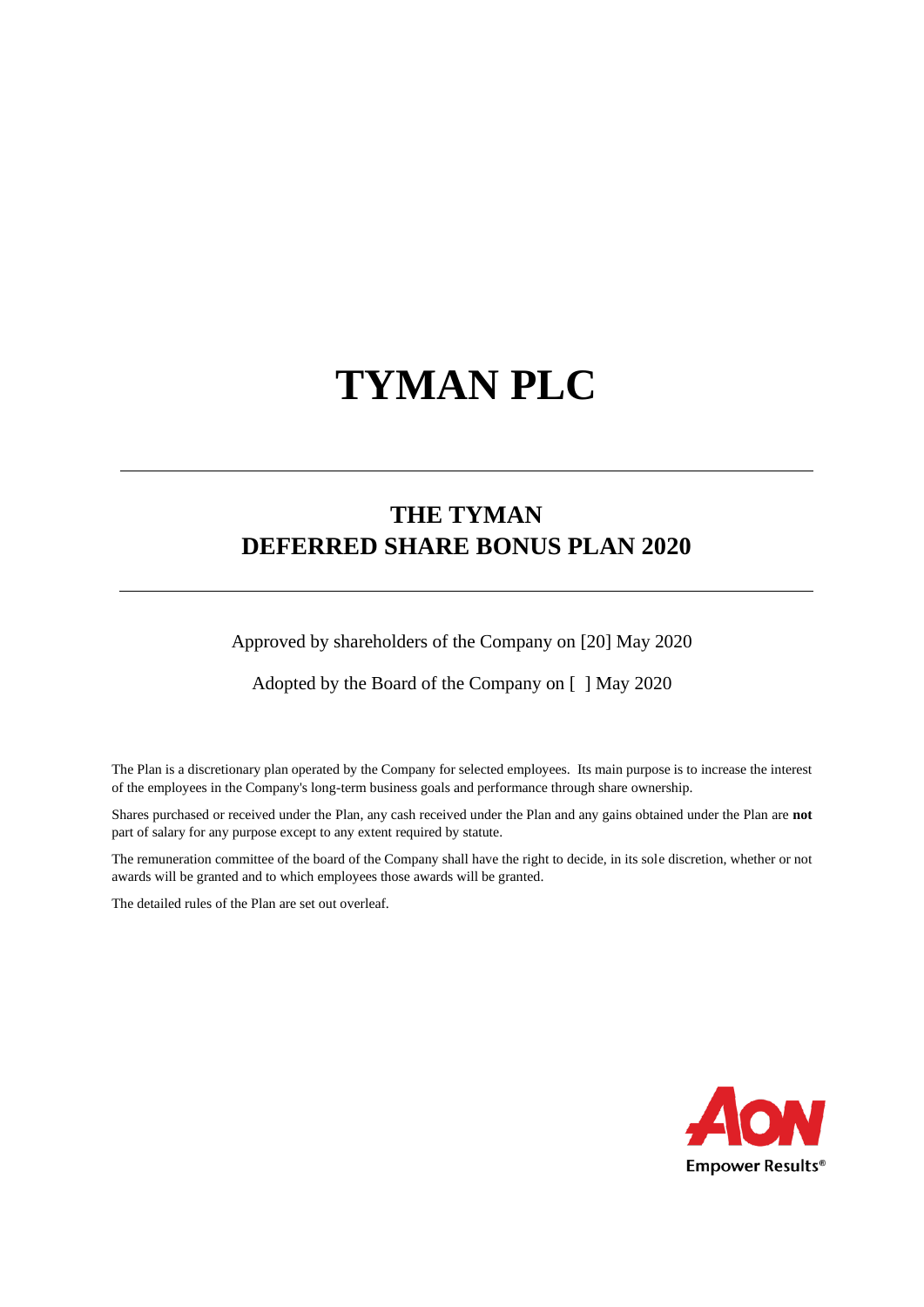# **CONTENTS**

| <b>Rule</b>     |  | Page |
|-----------------|--|------|
| 1.              |  |      |
| 2.              |  |      |
| 3.              |  |      |
| 4.              |  |      |
| 5.              |  |      |
| 6.              |  |      |
| 7.              |  |      |
| 8.              |  |      |
| 9.              |  |      |
| 10 <sub>1</sub> |  |      |
| 11.             |  |      |
| 12.             |  |      |
| 13.             |  |      |
|                 |  |      |
| 15.             |  |      |
|                 |  |      |
|                 |  |      |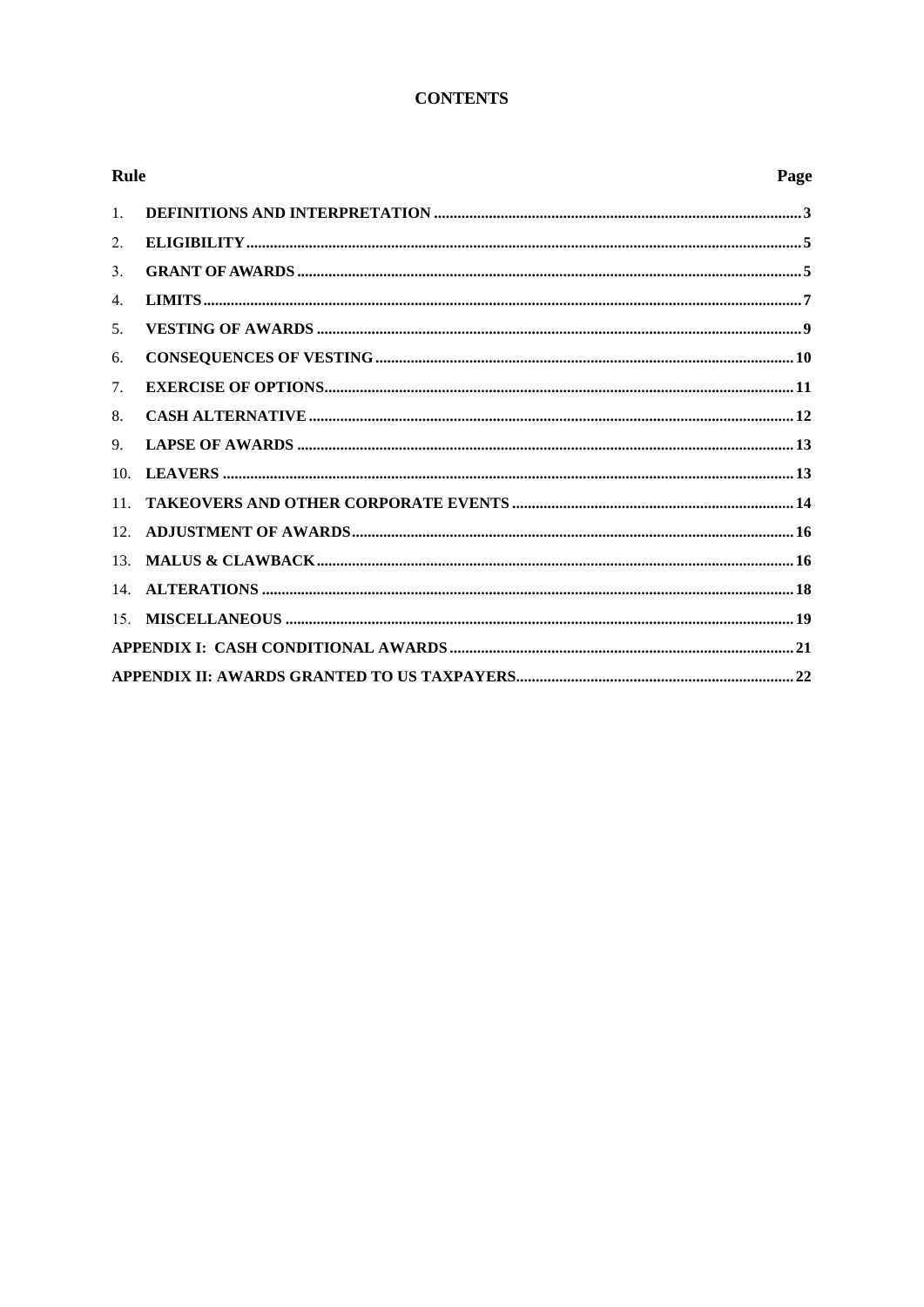#### 1. **DEFINITIONS AND INTERPRETATION**

1.1 In the Plan, unless the context otherwise requires:

"**Applicable Laws**" means the Listing Rules published by the Financial Conduct Authority, the City Code on Takeovers and Mergers, the Market Abuse Regulation (EU) 596/2014 or any other relevant UK or overseas regulation or enactment;

"**Award**" means an Option or a Conditional Award;

"**Board**" means the board of directors of the Company or a duly authorised committee of that board;

"**Bonus**" means a bonus payable under a discretionary bonus arrangement operated by a Participating Company and which may be conditionally deferred into an Award under the Plan;

"**Bonus Year**" means the financial year of the Company (or other relevant period) over which the Bonus is earned by reference to performance over that financial year (or other relevant period);

"**Cessation**" means a Participant ceasing to be an employee of a Group Member or giving or receiving notice of termination of employment with a Group Member, except where:

- (a) the Participant remains an employee of (and has not given or received notice of termination of employment with) any other Group Member; or
- (b) the Participant retains a statutory right to return to work;

"**Committee**" means the Remuneration Committee of the Board or, on and after the occurrence of a corporate event described in Rule 11 (*Takeovers and other corporate events*), the Remuneration Committee of the Board as constituted immediately before that event;

"**Company**" means Tyman plc (registered in England and Wales with registered number 02806007);

"**Conditional Award**" means a conditional right to acquire Shares granted under the Plan which is designated as a conditional award by the Committee under Rule 3.2(b) (*Committee determinations on grant*);

"**Control**" means control within the meaning of section 995 of the Income Tax Act 2007;

"**Dealing Day**" means a day on which the London Stock Exchange is open for business;

"**Dividend Equivalent**" means a benefit calculated by reference to dividends paid on Shares as described in Rule 3.4(a) (*Treatment of Dividends*);

"**Exercise Period**" means the period commencing on the date on which an Option Vests and ending on the date determined under Rule 3.2(e) during which an Option may be exercised subject to lapsing earlier under the Plan:

"**Grant Date**" means the date on which an Award is granted;

#### "**Group Member**" means:

(a) a Participating Company or a body corporate which is the Company's holding company (within the meaning of section 1159 of the Companies Act 2006) or a Subsidiary of the Company's holding company;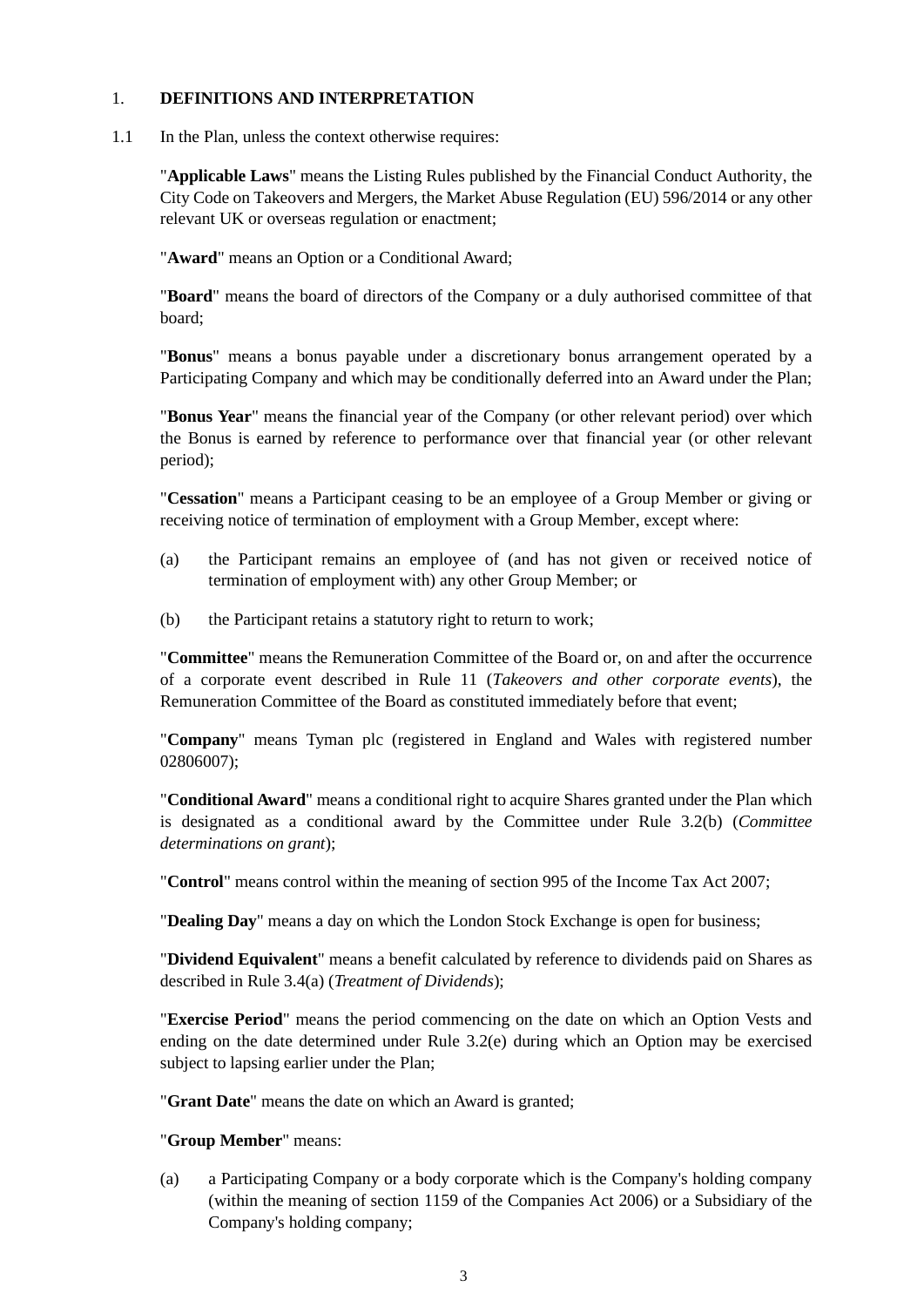- (b) a body corporate which is a subsidiary undertaking (within the meaning of section 1162 of the Companies Act 2006) of a body corporate within paragraph (a) above and has been designated by the Board for this purpose; and
- (c) any other body corporate in relation to which a body corporate within paragraph (a) or (b) above is able (whether directly or indirectly) to exercise 20% or more of its equity voting rights and has been designated by the Board for this purpose;

"**ITEPA**" means the Income Tax (Earnings and Pensions) Act 2003;

"**London Stock Exchange**" means London Stock Exchange plc or any successor to that company;

"**Malus & Clawback**" means an obligation to repay the amounts referred to in Rule 13.3;

"**Normal Vesting Date**" means the third anniversary of the Grant Date or such other date as the Committee specifies as the relevant Award's Normal Vesting Date on or prior to its Grant Date;

"**Normal Vesting Period**" means the period commencing on the Grant Date and expiring at the end of the Normal Vesting Date;

"**Option**" means a conditional right to acquire Shares which is designated as an option by the Committee under Rule 3.2(b) (*Committee determinations*);

"**Option Price**" means the nominal amount, if any, determined under Rule 3.2(c) as payable per Share on the exercise of an Option (including any Shares acquired in respect of a Dividend Equivalent), provided that the Committee may reduce or waive this Option Price on or prior to the exercise of the Option;

"**Participant**" means a person who holds an Award including their personal representatives;

"**Participating Company**" means the Company or any Subsidiary of the Company;

"**Plan**" means the Tyman plc Deferred Share Bonus Plan 2020 as amended from time to time;

"**Rule**" means a rule of the Plan;

"**Shares**" means fully paid ordinary shares in the capital of the Company;

"**Subsidiary**" means a body corporate which is a subsidiary (within the meaning of section 1159 of the Companies Act 2006);

"**Tax Liability**" means any amount of tax or social security contributions for which a Participant would or may be liable and for which any Group Member or former Group Member would or may be obliged to (or would or may suffer a disadvantage if it were not to) account to any relevant authority;

"**Vest**" means:

- (a) in relation to an Option, it becoming exercisable; and
- (b) in relation to a Conditional Award, a Participant becoming entitled to have Shares transferred to them;

in each case subject to the Rules and **Vesting** shall be construed accordingly; and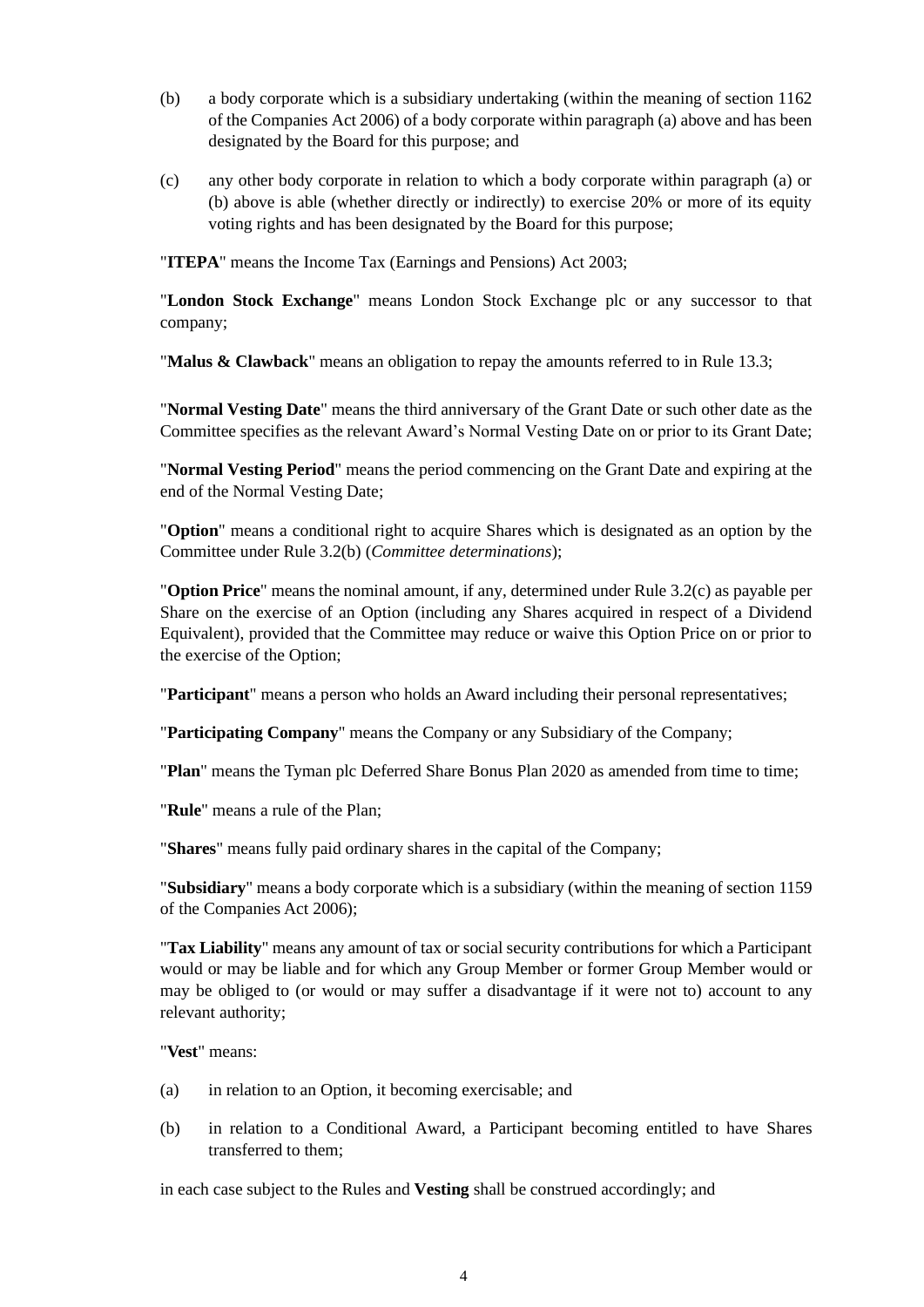"**Vested Shares**" means those Shares in respect of which an Award Vests.

- 1.2 Any reference in the Plan to any enactment includes a reference to that enactment as from time to time modified, extended or re-enacted.
- 1.3 Expressions in italics and headings are for guidance only and do not form part of the Plan.

# 2. **ELIGIBILITY**

#### 2.1 **General**

An individual is eligible to be granted an Award only if they are an employee (including an Executive Director) of a Participating Company and the Committee has decided that some or all of the employee's Bonus for a Bonus Year shall be deferred into an Award.

#### 2.2 **Communication**

The Committee may inform a participant at any time during or after the relevant Bonus Year that some or all of any Bonus for that Bonus Year shall be deferred into an Award under the Plan.

#### 3. **GRANT OF AWARDS**

#### 3.1 **Terms of grant**

Subject to Rule 3.6 (*Timing of grant*) and Rule 3.7 *(Approvals and consents*), the Committee may resolve to grant an Award on:

- (a) the terms set out in the Plan; and
- (b) any additional terms (if any) that the Committee specifies

to any person who is eligible to be granted an Award under Rule 2 (*Eligibility*).

# 3.2 **Committee determinations**

On or before the Grant Date, the Committee shall (or may, as appropriate) determine:

- (a) the proportion of any individual's Bonus that is required to be delivered as an Award and the corresponding number of Shares over which the Award is granted, as calculated in accordance with the provisions of Rule 3.9 (*Determining the number of Shares under an Award*);
- (b) whether the Award shall be an Option or a Conditional Award, provided that if no determination is made it shall be an Option;
- (c) if an Award is an Option, the Option Price (if any), provided that if no determination is it shall have a nil Option Price;
- (d) if an Award is an Option, the date at the end of which the Exercise Period shall (subject the term of the Plan) expire, provided that if no such determination is made that day shall be the day immediately preceding the 10th anniversary of the Grant Date;
- (e) the Normal Vesting Date of the Award which shall be the third anniversary of the Grant Date unless the Committee specifies otherwise;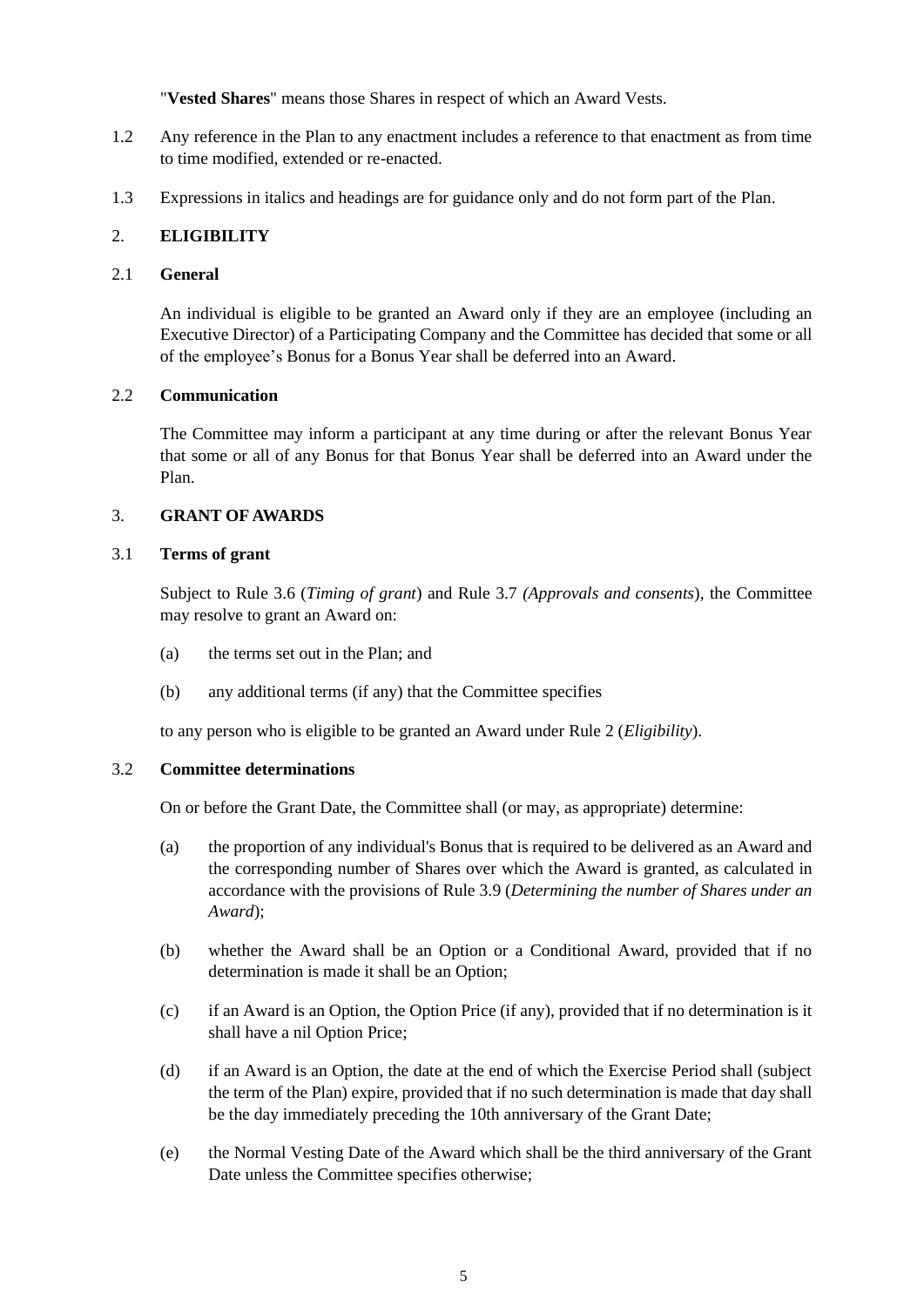- (f) whether the relevant Participant shall be entitled to a Dividend Equivalent or increase in the number of Shares comprised within their Award pursuant to Rule 3.4 (*Treatment of Dividends*); and
- (g) any other terms or conditions applicable to the Award.

# 3.3 **Method of grant**

An Award shall be granted by deed executed by the Company, or in such other manner as the Committee determines.

#### 3.4 **Treatment of dividends**

The Committee may decide:

- (a) on or before the grant of an Award or at any time prior to the Vesting of an Award that a Participant shall be entitled to receive a benefit determined by reference to the value of the dividends that would have been paid on the Vested Shares in respect of dividend record dates occurring during the period between the Grant Date and the date of Vesting. The Committee shall decide the basis on which the value of such dividends shall be calculated (which may assume the reinvestment of dividends). The Committee may also decide at this time whether such Dividend Equivalent shall be provided to the Participant in the form of cash and/or Shares. Such Dividend Equivalent shall be provided in accordance with Rule 6.3 (*Delivery of dividend equivalent*); or
- (b) on or before the grant of an Award or at any time prior to the next occurring dividend record date, a term of the Award includes that the number of Shares comprised in an Award shall increase by deeming dividends that would have been paid on such Shares in respect of dividend record dates occurring within the period between the Grant Date and the date of Vesting to have been reinvested in additional Shares on such terms as the Committee shall decide.

As to whether either of the above apply is at the discretion of the Committee.

# 3.5 **Method of satisfying Awards**

Unless specified to the contrary by the Committee on the Grant Date, an Award may be satisfied:

- (a) by the issue of new Shares; and/or
- (b) by the transfer of treasury Shares; and/or
- (c) by the transfer of Shares (other than the transfer of treasury Shares).

The Committee may decide to change the way in which it is intended that an Award granted as an Option or a Conditional Award may be satisfied after it has been granted, having regard to the provisions of Rule 4 (*Limits*).

# 3.6 **Timing of grant**

Subject to Rule 3.7 (*Approvals and consents*), an Award may only be granted:

- (a) within the period of 6 weeks commencing on the date on which the Plan is approved by shareholders;
- (b) within the period of 6 weeks beginning with the dealing day after the date on which the Company announces its results for any period; or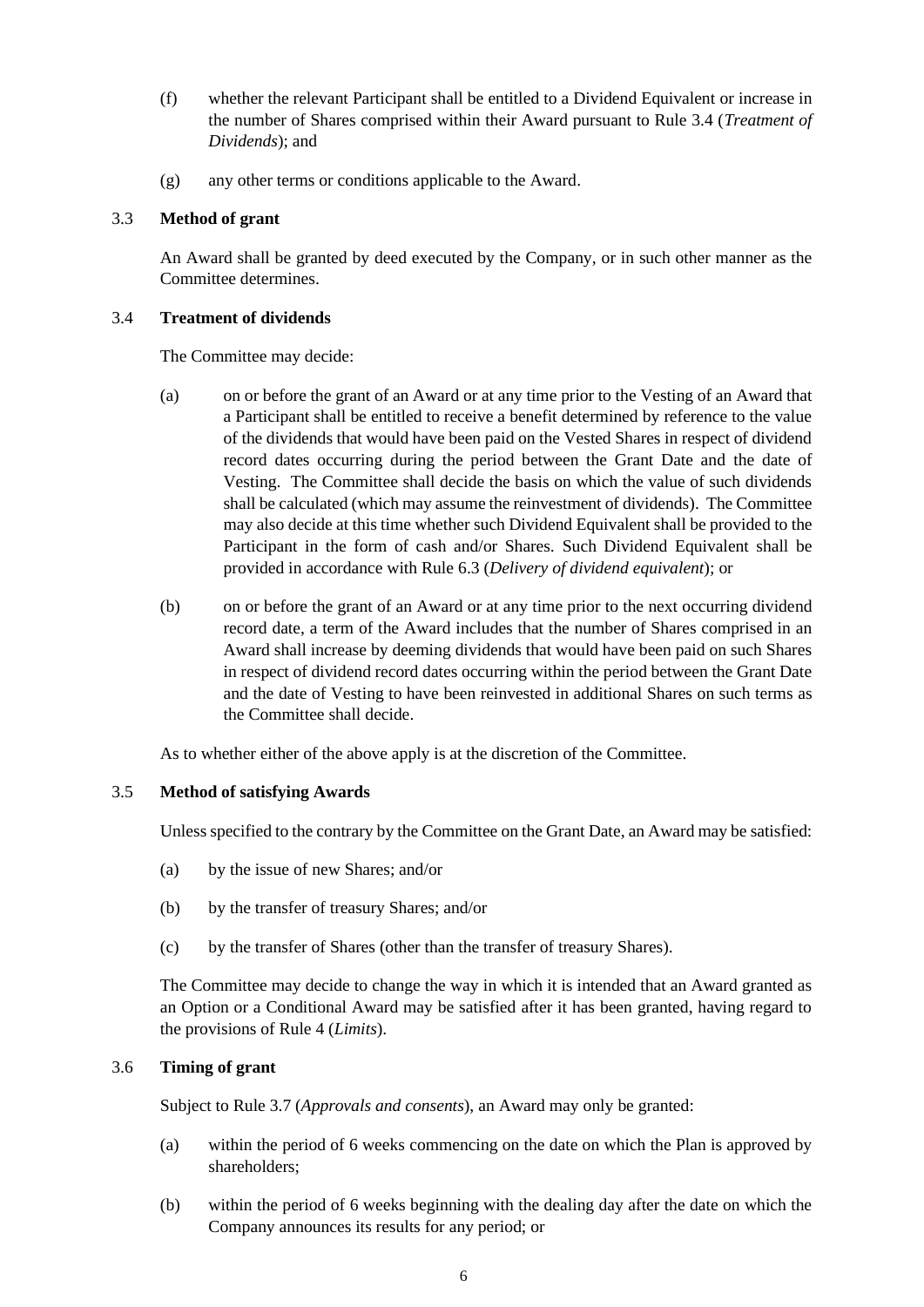(c) at any other time when the Committee considers that circumstances are sufficiently exceptional to justify its grant,

but an Award may not be granted after [ ] May 2030 (that is, the expiry of the 10 year period beginning with the date on which the Plan is approved by the shareholders).

#### 3.7 **Approvals and consents**

The grant of any Award shall be subject to obtaining any approval or consent required under Applicable Laws and any share dealing code of the Company.

#### 3.8 **Non-transferability and bankruptcy**

An Award granted to any person:

- (a) shall not be transferred, assigned, charged or otherwise disposed of (except on their death to their personal representatives) and shall lapse immediately on any attempt to do so; and
- (b) shall lapse immediately if they are declared bankrupt (unless the Committee determines otherwise).

#### 3.9 **Determining the number of Shares under an Award**

On the Grant Date, the Committee shall determine the number of Shares under an Award which shall ordinarily be the result of:

- (a) determining the sterling value of the portion of the Bonus that the Committee requires to be deferred under the Plan (to the exclusion of the award/payment of such portion in cash); and
- (b) dividing such value as determined in (a) above by the market value of Shares.

For the purposes of this Rule 3.9(b) and unless the Committee determines otherwise, **market value** shall be taken to be an amount equal to the middle-market quotation of such Shares (as derived from the London Stock Exchange Daily Official List) on the Dealing Day before the Grant Date or, if the Committee so determines, the average of the middle market quotations during a period determined by the Committee not exceeding the period of up to 30 days ending with the Dealing Day before the Grant Date, provided such Dealing Day(s) do not fall within any period when dealings in Shares are prohibited under Applicable Laws or the Company's share dealing code.

#### 4. **LIMITS**

#### 4.1 **5 per cent. in 10 years limit**

An Award shall not be granted in any calendar year if, at the time of its proposed Grant Date, it would cause the number of Shares allocated (as defined in Rule 4.3 (*Meaning of "allocated"*)) in the period of 10 calendar years ending with that calendar year under the Plan and under any other **executive share plan** (i.e. only discretionary share plans and not including all-employee plans) adopted by the Company to exceed such number as represents 5 per cent. of the ordinary share capital of the Company in issue at that time.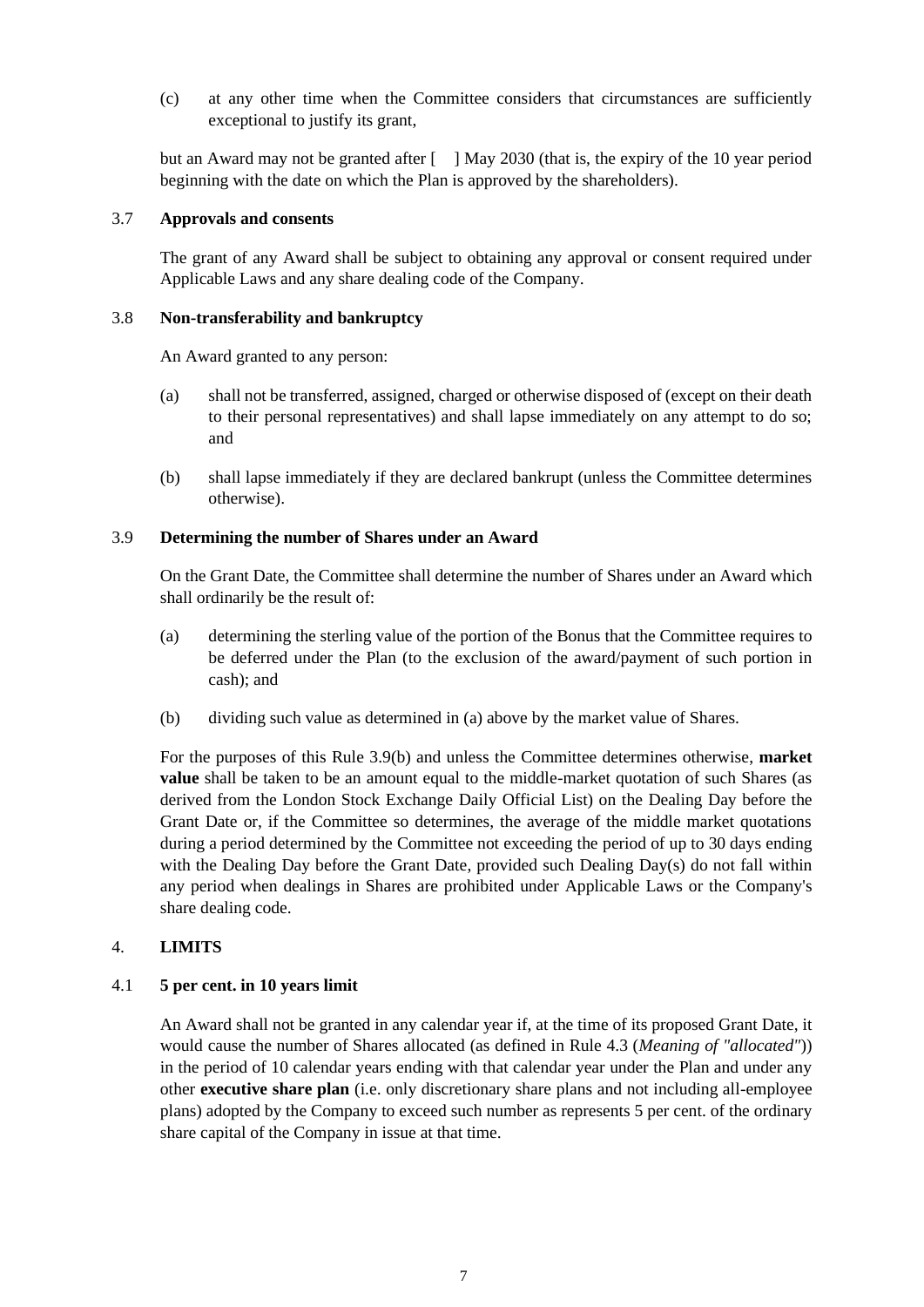#### 4.2 **10 per cent. in 10 years limit**

An Award shall not be granted in any calendar year if, at the time of its proposed Grant Date, it would cause the number of Shares allocated (as defined in Rule 4.3 (*Meaning of "allocated"*)) in the period of 10 calendar years ending with that calendar year under the Plan and under any other **employee share plan** (i.e. all types of employee share plans: discretionary, all-employee or otherwise) adopted by the Company to exceed such number as represents 10 per cent. of the ordinary share capital of the Company in issue at that time.

# 4.3 **Meaning of "allocated"**

For the purpose of Rules 4.1 (*5 per cent. in 10 years limit*) and 4.2 (*10 per cent. in 10 years limit*):

- (a) Shares are allocated:
	- (i) when an option, award or other contractual right to acquire unissued Shares or treasury Shares is granted;
	- (ii) where Shares are issued or treasury Shares are transferred otherwise than pursuant to an option, award or other contractual right to acquire Shares, when those Shares are issued or treasury Shares transferred;
- (b) any Shares which have been issued or which may be issued (or any Shares transferred out of treasury or which may be transferred out of treasury) to any trustees to satisfy the exercise of any option, award or other contractual right granted under any employee share plan shall count as allocated unless they are already treated as allocated under this Rule; and
- (c) for the avoidance of doubt, existing Shares other than treasury Shares that are transferred or over which options, awards or other contractual rights are granted shall not count as allocated.

#### 4.4 **Post-grant events affecting numbers of "allocated" Shares**

For the purposes of Rule 4.3 (*Meaning of "allocated"*):

- (a) where:
	- (i) any option, award or other contractual right to acquire unissued Shares or treasury Shares is released or lapses (whether in whole or in part); or
	- (ii) after the grant of an option, award or other contractual right the Committee determines that:
		- (aa) it shall be satisfied wholly or partly by the payment of cash; or
		- (bb) it shall be satisfied wholly or partly by the transfer of existing Shares (other than Shares transferred out of treasury),

the unissued Shares or treasury Shares which consequently cease to be subject to the option, award or other contractual right shall not count as allocated; and

(b) the number of Shares allocated in respect of an option, award or other contractual right shall be such number as the Board shall reasonably determine from time to time.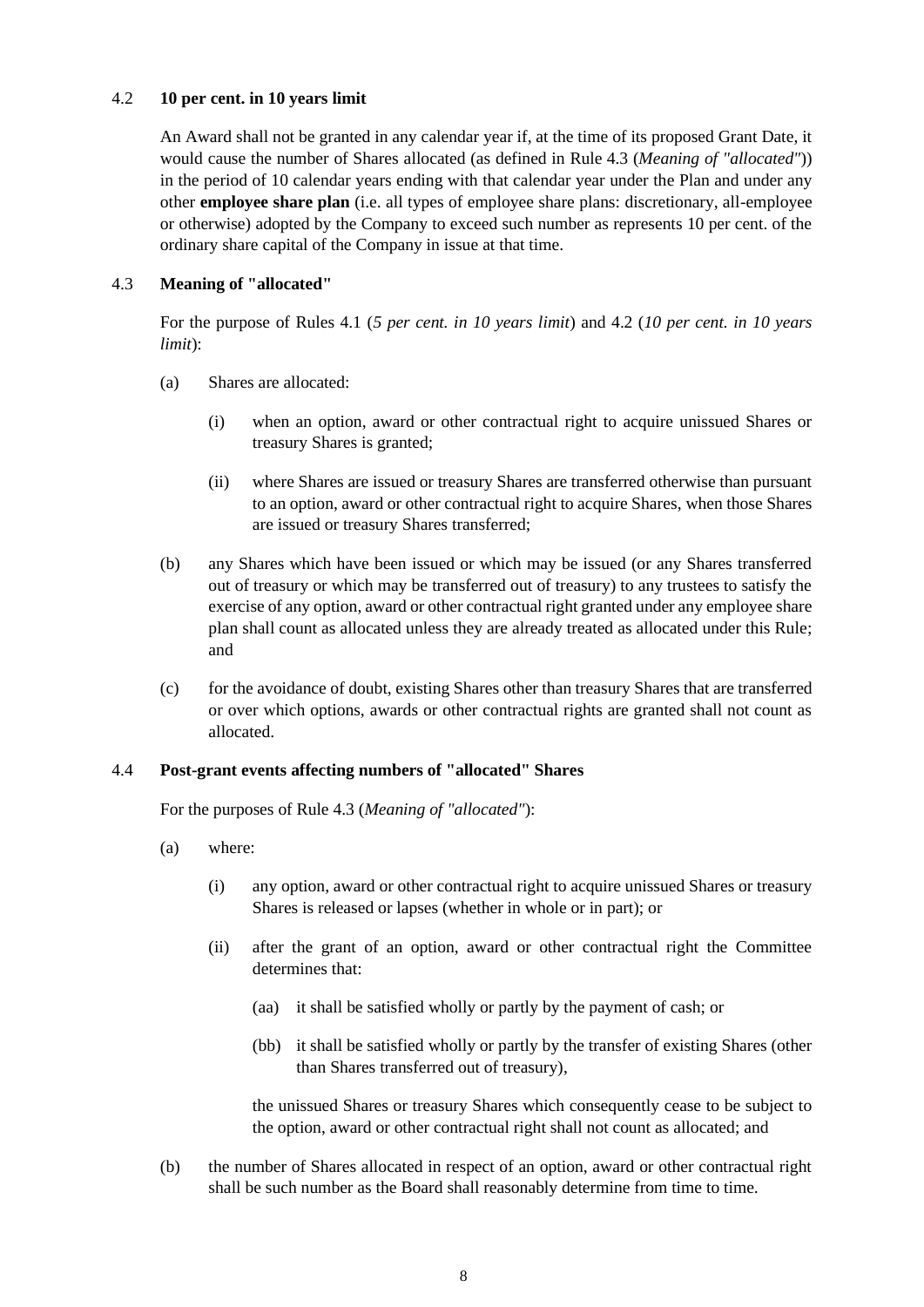#### 4.5 **Changes to investor guidelines**

Treasury Shares shall cease to count as allocated Shares for the purposes of Rule 4.3 (*Meaning of "allocated"*) if institutional investor guidelines cease to require them to be so counted.

#### 4.6 **Effect of limits**

Any Award shall be limited and take effect to comply with the limits in this Rule.

#### 4.7 **Restriction on use of unissued Shares and treasury Shares**

No Shares may be issued or treasury Shares transferred to satisfy the exercise of any Option or the Vesting of any Conditional Award to the extent that such issue or transfer would cause the number of Shares allocated (as defined in Rule 4.3 (*Meaning of "allocated"*) and adjusted under Rule 4.4 (*Post-grant events affecting numbers of "allocated" Shares*)) to exceed the limits in Rules 4.1 and 4.2 (*10 per cent. and 5 per cent in 10 years limits*) except where there is a variation of share capital of the Company which results in the number of Shares so allocated exceeding such limits solely by virtue of that variation.

# 5. **VESTING OF AWARDS**

#### 5.1 **Timing and extent of Vesting**

Subject to Rule 5.2 (*Restrictions on Vesting: regulatory and tax issues*) and the terms of the Plan, an Award shall Vest on its Normal Vesting Date except where earlier Vesting occurs under Rule 10 (*Leavers*) or Rule 11 (*Takeovers and other corporate events*) and provided that, if the Vesting of the Award under this Rule 5 would otherwise occur on a day which is not a Dealing Day, the Award will Vest on the first Dealing Day immediately following such date unless otherwise determined by the Committee.

# 5.2 **Restrictions on Vesting: regulatory and tax issues**

An Award shall not Vest unless and until the following conditions are satisfied:

- (a) the Vesting of the Award, and the issue, transfer or sale of Shares on (or shortly after) Vesting, would be lawful and comply with Applicable Laws and any share dealing code of the Company;
- (b) if a Tax Liability would arise by virtue of such Vesting and the Board decides that such Tax Liability shall not (or cannot) be satisfied by the sale of Shares pursuant to Rule 5.4 (*Payment of Tax Liability*), then the Participant must have entered into arrangements acceptable to the Board that the relevant Group Member will receive the amount of such Tax Liability;
- (c) to the extent required by the Committee on or prior to the Grant Date, the Participant has entered into such arrangements as the Committee requires (and where permitted in the relevant jurisdiction) to satisfy a Group Member's liability to social security contributions in respect of the Vesting of the Award; and
- (d) where the Committee requires, the Participant has entered into, or agreed to enter into, a valid election under Part 7 of ITEPA (*Employment income: elections to disapply tax charge on restricted securities*) or any similar arrangement in any overseas jurisdiction.

For the purposes of this Rule 5.2, references to Group Member include any former Group Member.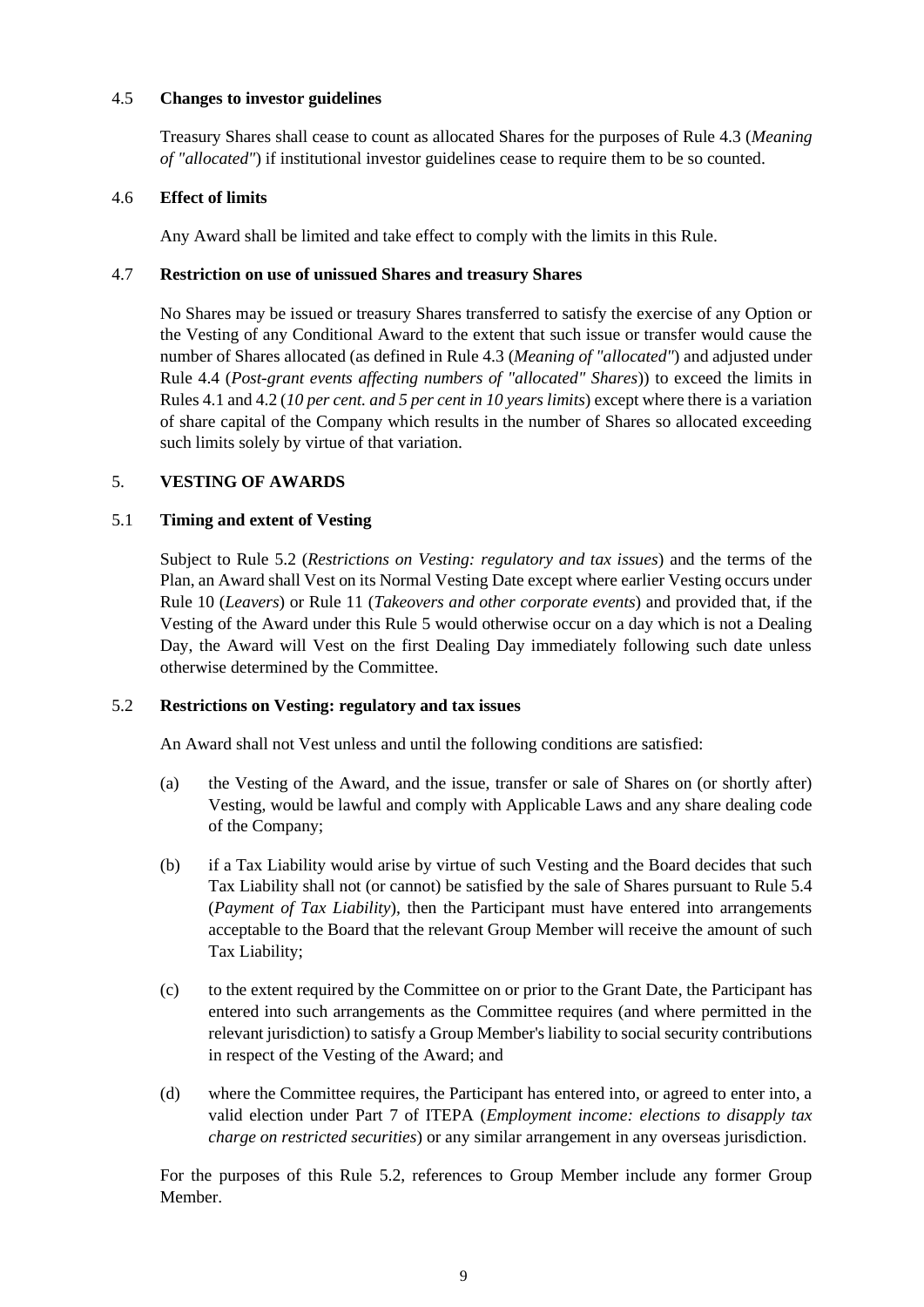# 5.3 **Tax liability before Vesting**

If a Participant will, or is likely to, incur any Tax Liability before the Vesting of an Award then that Participant must enter into arrangements acceptable to any relevant Group Member to ensure that it receives the amount of such Tax Liability. If no such arrangement is made, the Participant shall be deemed to have authorised the Company to sell or procure the sale on their behalf of sufficient of the Vested Shares subject to their Award to ensure that the relevant Group Member receives the amount required to discharge the Tax Liability.

For the purposes of this Rule 5.3, references to a Group Member include any former Group Member.

# 5.4 **Payment of Tax Liability**

The Participant authorises the Company to sell or procure the sale of sufficient Vested Shares on or following the Vesting of their Award on their behalf to ensure that any relevant Group Member or former Group Member receives the amount required to discharge the Tax Liability which arises on Vesting except to the extent that the Board decides that all or part of the Tax Liability shall be funded in a different manner.

# 6. **CONSEQUENCES OF VESTING**

#### 6.1 **Options**

- (a) An Option shall, subject to Rule 7.1 (*Restrictions on the exercise of an Option: regulatory and tax issues*), be exercisable in respect of Vested Shares during the Exercise Period unless it lapses earlier under Rule 10 (*Leavers*) or Rule 11 (*Corporate events*).
- (b) If an Option is not exercised during the last 30 days of the Exercise Period because of any regulatory restrictions referred to in Rule  $7.1(a)$ , the Committee may extend the Exercise Period for such limited period as the Committee determines appropriate to permit the Option to be exercised as soon as those restrictions cease to apply.
- (c) If, at the end of the Exercise Period (or any extended Exercise Period under Rule  $6.1(b)$ ), an Option remains unexercised and would otherwise lapse under Rule 7.6 (*Lapse of Options*) the Committee may determine that the Option shall be treated as having been exercised on the last Dealing Day falling within the Exercise Period (or extended Exercise Period, if applicable) during which exercise would be permitted under Rule 7.1 (*Restrictions on the exercise of an Option: regulatory and tax issues*).

#### 6.2 **Conditional Awards**

On or as soon as reasonably practicable after the Vesting of a Conditional Award, the Board shall, subject to Rule 5.4 (*Payment of Tax Liability*) and any arrangement made under Rules 5.2 (b) and 5.2(c) (*Restrictions on Vesting: regulatory and tax issues*), transfer or procure the transfer of the Vested Shares to the Participant.

#### 6.3 **Delivery of Dividend Equivalent**

If the Committee decided under Rule 3.4(a) (*Treatment of Dividends)* that a Participant would be entitled to the Dividend Equivalent in relation to Shares under their Award but did not decide at that time whether the Dividend Equivalent would be provided in the form of cash and/or Shares, then the Committee shall make such decision on or before the transfer of the Vested Shares to the Participant.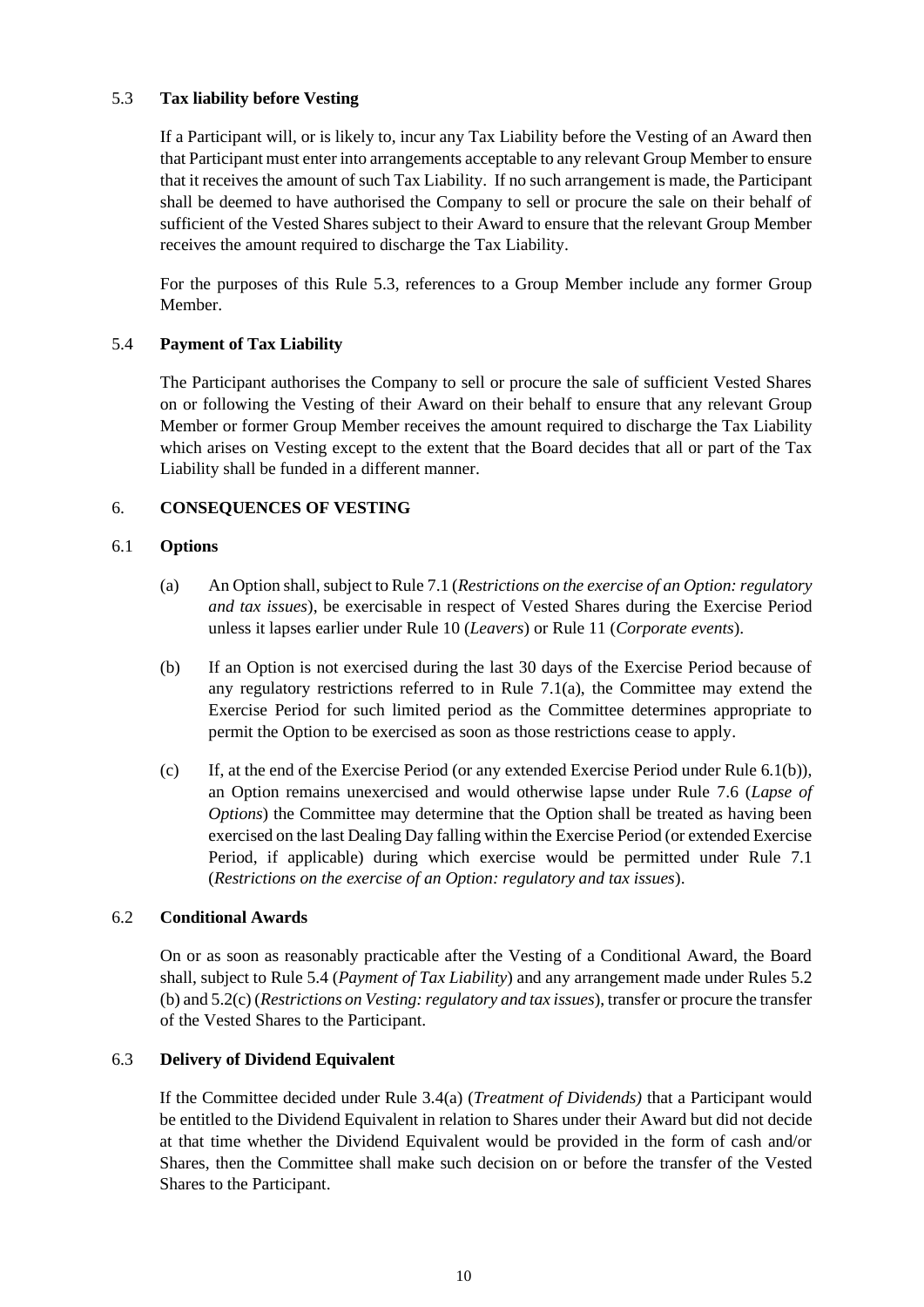The Committee, acting fairly and reasonably, may decide to exclude the value of all or part of a special dividend or any other dividend from the amount of the Dividend Equivalent.

The provision of the Dividend Equivalent to the Participant shall be made as soon as practicable after the issue or transfer of Vested Shares and:

- (a) in the case of a cash payment, shall be subject to such deductions (on account of tax or similar liabilities) as may be required by law or as the Board may reasonably consider to be necessary or desirable;
- (b) in the case of a provision of Shares, Rule 5.2 (*Restrictions on Vesting: regulatory and tax issues*) and Rule 5.4 (*Payment of Tax Liability*) shall apply as if such provision was the Vesting of an Award.

# 7. **EXERCISE OF OPTIONS**

#### 7.1 **Restrictions on the exercise of an Option: regulatory and tax issues**

A Vested Option may not be exercised unless:

- (a) the exercise of the Option and the consequent issue or transfer of Shares would be lawful and comply with Applicable Laws and any share dealing code of the Company;
- (b) if, on the exercise of the Option, a Tax Liability would arise and the Board decides that it shall not (or cannot) be satisfied by selling Shares pursuant to Rule 7.4 (*Payment of Tax Liability*), then the Participant must have entered into arrangements acceptable to the Board that the relevant Group Member shall receive the amount of that Tax Liability;
- (c) to the extent determined by the Committee on or prior to grant the Participant has entered into such arrangements as the Committee requires (and where permitted in the relevant jurisdiction) to satisfy a Group Member's liability to social security contributions in respect of the exercise of the Option; and
- (d) where the Committee requires, the Participant has entered into, or agreed to enter into, a valid election under Part 7 of ITEPA (*Employment income: elections to disapply tax charge on restricted securities*) or any similar arrangement in any overseas jurisdiction.

For the purposes of this Rule 7.1, references to a Group Member include any former Group Member.

# 7.2 **Exercise in whole or part**

An Option must be exercised to the maximum extent possible at the time of exercise unless the Committee decides that a Participant may exercise the Option in respect of such fewer number of Shares as it decides..

#### 7.3 **Method of exercise**

An Option shall be exercised in the form and manner prescribed by the Board. Unless the Board, acting fairly and reasonably determines otherwise, any notice of exercise shall, subject to Rule 7.1 (*Restrictions on the exercise of an Option: regulatory and tax issues*), take effect only when the Company receives it, together with payment of any Option Price (or, if the Board so permits, an undertaking to pay that amount).

## 7.4 **Payment of Tax Liability**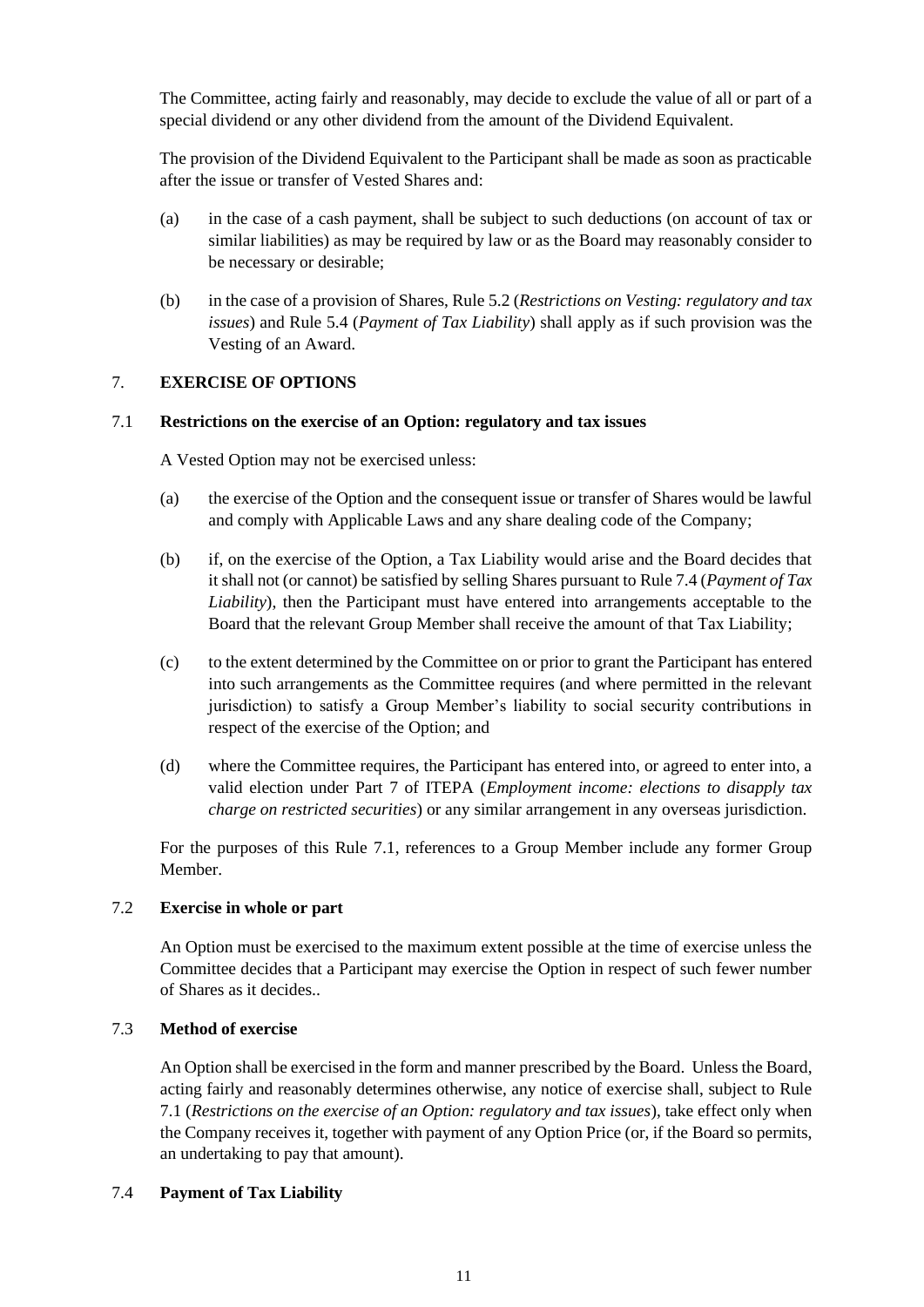The Participant authorises the Company to sell or procure the sale of sufficient Vested Shares on or following the exercise of their Option on their behalf to ensure that any relevant Group Member receives the amount required to discharge any Tax Liability which arises on such exercise except to the extent that the Board decides that all or part of the Tax Liability shall be funded in a different manner.

#### 7.5 **Transfer or allotment timetable**

As soon as reasonably practicable after an Option has been exercised, the Company shall, subject to Rule 7.4 (*Payment of Tax Liability*) and any arrangement made under Rules 7.1(b) and 7.1(c) (*Restrictions on exercise: regulatory and tax issues*), transfer or procure the transfer to them, or if appropriate, allot to them the number of Shares in respect of which the Option has been exercised.

#### 7.6 **Lapse of Options**

An Option which has become exercisable shall lapse at the end of the Exercise Period to the extent it has not been exercised unless it lapses earlier under Rule 10 (*Leavers*) or Rule 11 (*Corporate events*).

#### 8. **CASH ALTERNATIVE**

#### 8.1 **Committee determination**

Where an Option has been exercised or where a Conditional Award Vests and Vested Shares have not yet been allotted or transferred to the Participant, the Committee may determine that, in substitution for their right to acquire any number of Vested Shares as the Committee decides (but in full and final satisfaction of their right to acquire those Shares), they shall be paid as additional employment income a sum equal to the cash equivalent (defined in Rule 8.3 (*Cash equivalent*)) of that number of Shares in accordance with this Rule 8.

#### 8.2 **Limitation on the use of this Rule**

Rule 8.1 shall not apply in relation to an Award made to a Participant in any jurisdiction where the presence of Rule 8.1 would cause:

- (a) the grant of the Award to be unlawful or for it to fall outside any applicable securities law exclusion or exemption; or
- (b) adverse tax or social security contribution consequences for the Participant or any Group Member as determined by the Board,

provided that this Rule 8.2 shall only apply if its application would prevent the occurrence of a consequence referred to in (a) or (b) above.

# 8.3 **Cash equivalent**

For the purpose of this Rule 8, the cash equivalent of a Share is:

- (a) in the case of a Conditional Award, the market value of a Share on the day when the Award Vests; or
- (b) in the case of an Option, the market value of a Share on the day when the Option is exercised, less the Option Price (if any) in respect of that Share.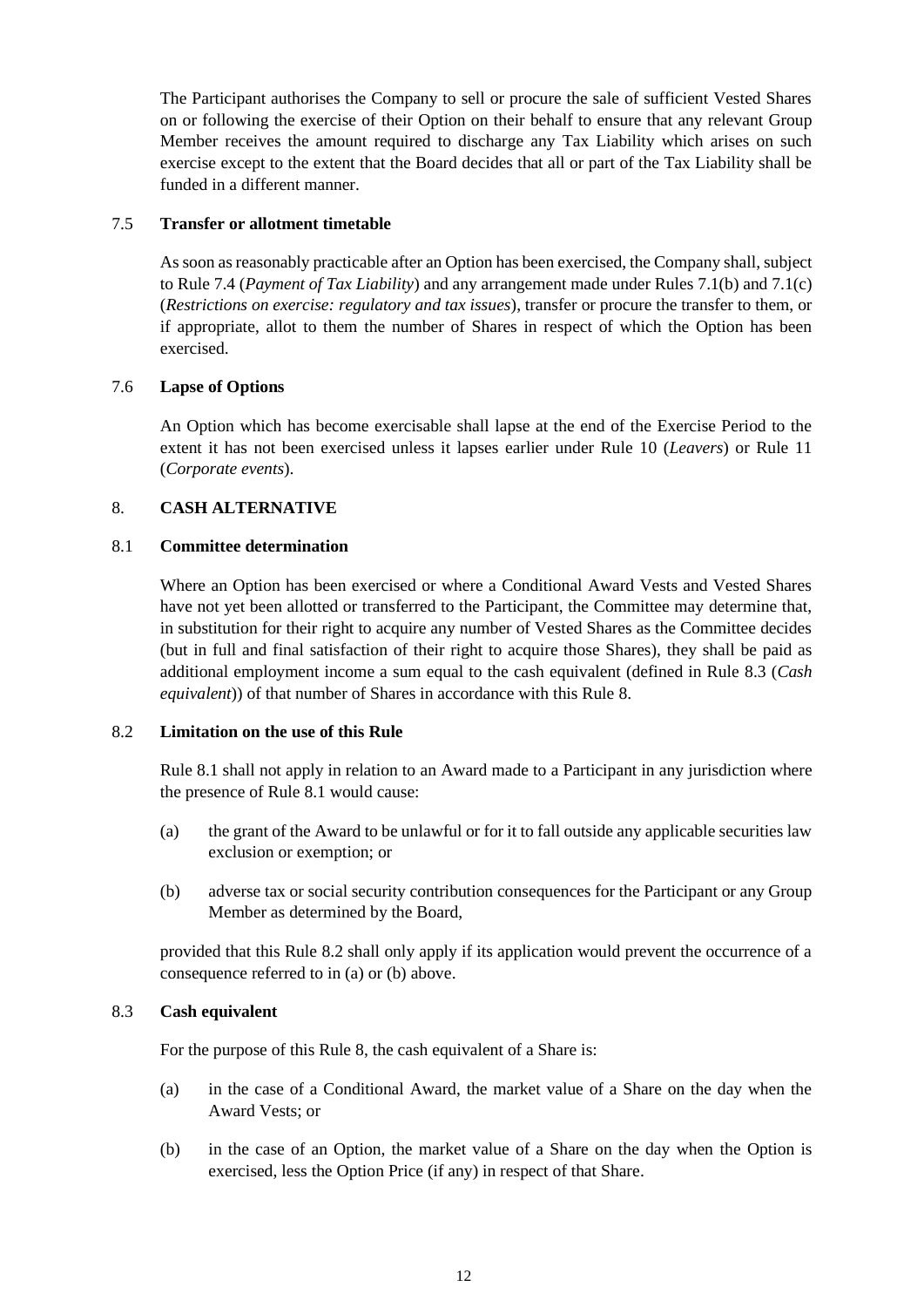Market value on any day shall be determined as follows:

- (i) if on the day of Vesting or exercise, Shares are quoted in the London Stock Exchange Daily Official List, the closing middle-market quotation of a Share, as derived from that List, on that day; or
- (ii) if Shares are not so quoted, such value of a Share as the Committee reasonably determines.

#### 8.4 **Payment of cash equivalent**

As soon as reasonably practicable after the Committee has determined under Rule 8.1 that a Participant shall be paid a sum in substitution for the right to acquire any number of Vested Shares the Company shall pay to them or procure the payment to them of that sum in cash.

# 8.5 **Deductions**

There shall be deducted from any payment under this Rule 8 any amounts (on account of tax or similar liabilities) required by law or as the Board may reasonably consider to be necessary or desirable.

#### 9. **LAPSE OF AWARDS**

An Award shall lapse:

- (a) in accordance with the Rules; or
- (b) to the extent it does not Vest.

# 10. **LEAVERS**

#### 10.1 **Good leavers before the Normal Vesting Date**

If a Cessation occurs before the Normal Vesting Date of an Award due to:

- (a) the Participant's death;
- (b) the Participant's ill-health, injury or disability (evidenced to the satisfaction of the Committee);
- (c) the Participant's redundancy (within the meaning of the Employment Rights Act 1996 or applicable local law equivalent)
- (d) the Participant's retirement with the agreement of the Committee;
- (e) the Participant's office or employment being either with a company which ceases to be a Group Member or relating to a business or part of a business which is transferred to a person who is not a Group Member; or
- (f) in any other circumstances where the Committee determines that this Rule 10.1 shall apply in relation to the Award,

then, subject to Rule 5.1 (*Timing and extent of Vesting*) and Rule 5.4 (Restrictions on Vesting: regulatory and tax issues), that Award shall Vest on the Normal Vesting Date unless the Committee determines it shall Vest on such earlier date as it determines appropriate.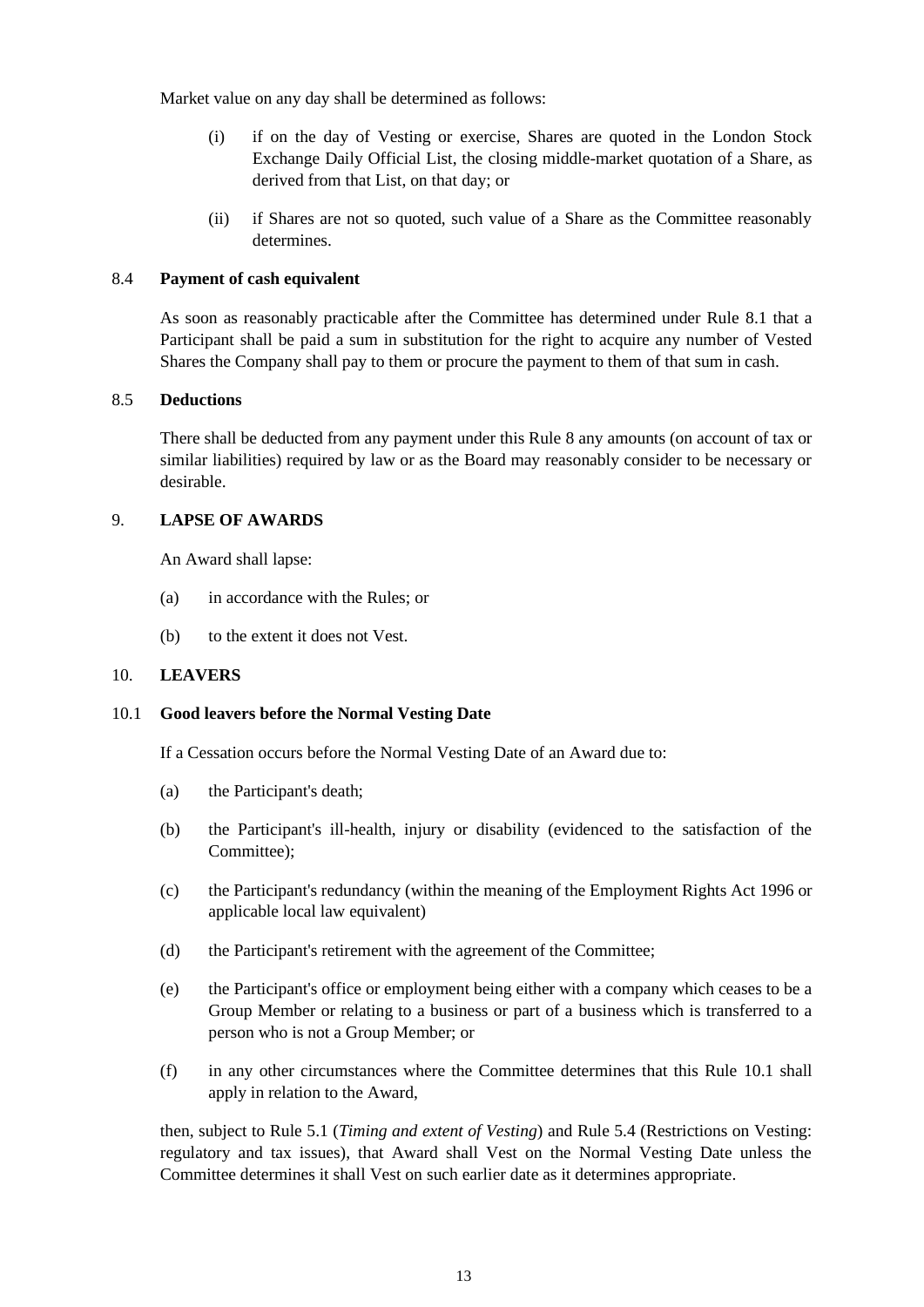In either case, Vesting may be subject to any additional conditions that the Committee specifies and Rule 10.5 (*Leavers: reduction in number of Vested Shares*) shall apply. Where the Award is an Option, Rule 11.4 (Exercise of Options) shall also apply.

#### <span id="page-13-0"></span>10.2 **Good leavers on or after the Normal Vesting Date**

Where a Cessation occurs on or after the Normal Vesting Date for [a reason specified in Rule 10.1 (*Good leavers before the Normal Vesting Date*))][any reason other in connection with dismissal for misconduct], any unexercised Options held by the Participant shall, subject to Rule 6.1 (*Options*), Rule 7 (*Exercise of Options*) and Rule 12 (*Takeovers and other corporate events*), continue to be exercisable for a 12 month period commencing on the date of Cessation (or, if shorter, until the expiry of the Exercise Period) and, to the extent it is not exercised, it shall lapse at the end of that period.

#### 10.3 **Cessation of employment in other circumstances**

If a Cessation occurs for any reason other than those specified in Rules 10.1 (*Good leavers before the Normal Vesting Date*) or Rul[e 10.2](#page-13-0) (*[Good leavers on or after the Normal Vesting Date](#page-13-0)*), any Award (including any Vested but unexercised Option) held by the relevant Participant shall lapse immediately regardless of whether that Cessation was lawful or unlawful.

#### 10.4 **Exercise of Options**

Where this Rule 9.4 applies, subject to Rule 5.1 (*Options*), Rule 7 (*Exercise of Options*) and Rule 10 (*Takeovers and other Corporate Events*), a Vested Option shall continue to be exercisable for a 12 month period commencing on the date on which the Award Vests (or, if shorter, until the expiry of the Exercise Period) or such other period that the Committee specifies and, to the extent that the Option is not exercised, it shall lapse at the end of that period.

#### 10.5 **Leavers: reduction in number of Vested Shares**

Where this Rule 9.5 applies, the Committee may (at its discretion) scale-back the extent to which an Award would otherwise Vest by applying a pro rata reduction to the number of Shares under the Award based on the period starting on the Grant Date and ending on the date of Cessation relative to the Normal Vesting Period (or by applying a lesser reduction on such other basis as the Committee determines).

To the extent that an Award is reduced in accordance with this Rule 9.5, it will lapse and become incapable of Vesting in respect of the number of Shares by which it is reduced.

# 11. **TAKEOVERS AND OTHER CORPORATE EVENTS**

#### 11.1 **General offers**

If any person (or group of persons acting in concert):

- (a) obtains Control of the Company as a result of making a general offer to acquire Shares; or
- (b) having obtained Control of the Company makes such an offer and such offer becomes unconditional in all respects

then:

(i) subject to Rule 6.2 (*Restrictions on Vesting: regulatory and tax issues*), all Awards shall Vest on the date of that event if they have not then Vested; and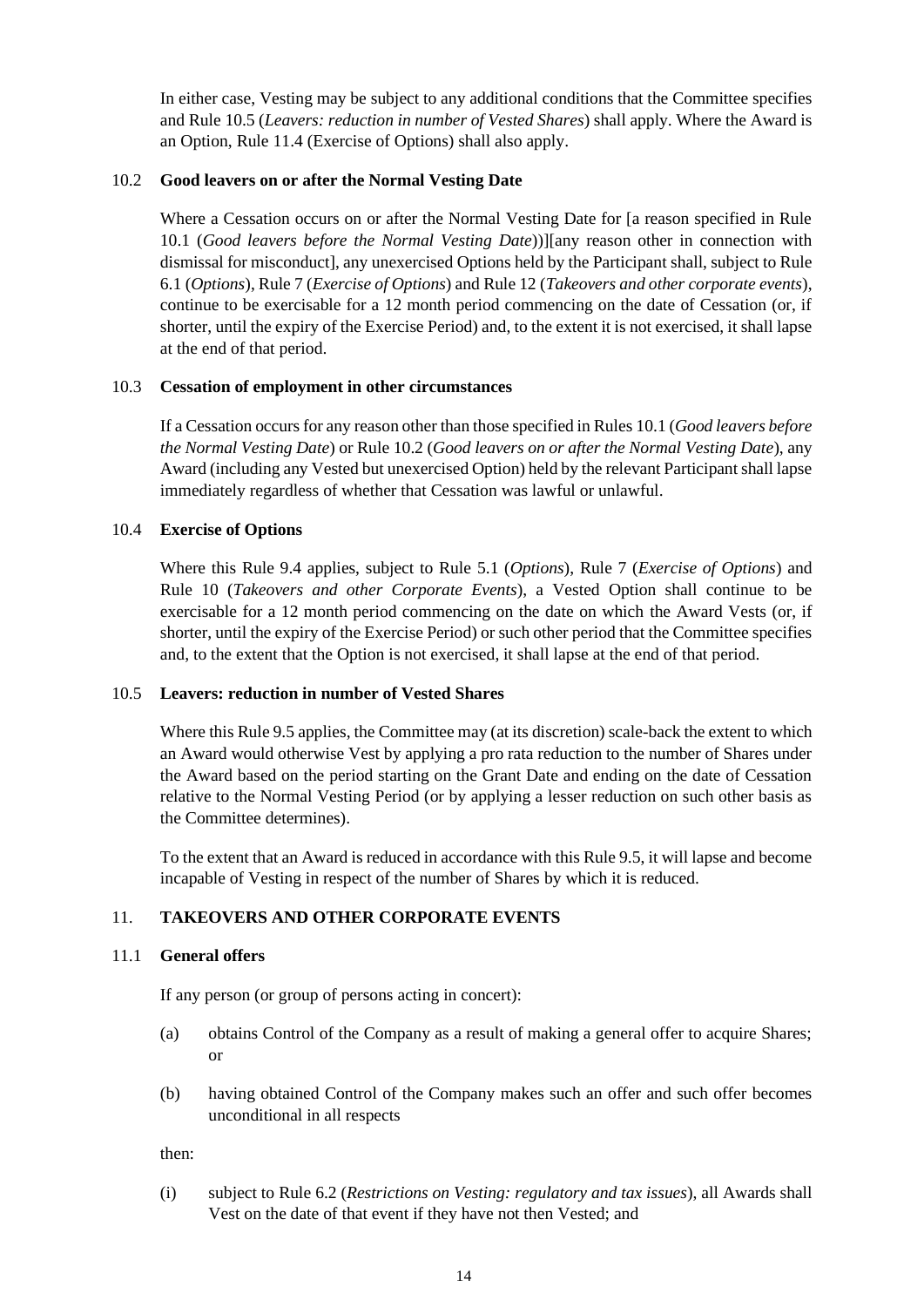(ii) any Option may, subject to Rule 7.1 (*Restrictions on exercise: regulatory and tax issues*), be exercised within one month of the date of that event (or, if shorter, until the expiry of the Exercise Period), but to the extent that an Option has not been exercised at the end of that period it shall lapse (regardless of any other provision of the Plan).

# 11.2 **Schemes of arrangement and winding up**

If:

- (a) a compromise or arrangement is sanctioned by the Court under section 899 of the Companies Act 2006 in connection with or for the purposes of a change in Control of the Company; or
- (b) the Company passes a resolution for a voluntary winding up of the Company; or
- (c) an order is made for the compulsory winding up of the Company

all Awards shall, subject to Rule 5.2 (*Restrictions on Vesting: regulatory and tax issues*) and Rule 11.4 (*Internal reorganisations*), Vest on the date of such event.

If an event as described in this Rule occurs then an Option may, subject to Rule 7.1 (*Restrictions on exercise*) and Rule 11.4 (*Internal reorganisations*), be exercised within one month of that event (or, if shorter, until the expiry of the Exercise Period), but to the extent that the Option is not exercised within that period, it shall lapse (regardless of any other provision of the Plan).

#### 11.3 **Demergers and similar events**

If a demerger, special dividend or other similar event (the "**Relevant Event**") is proposed which, in the opinion of the Committee, would affect the market price of Shares to a material extent, then the Committee may, at its discretion, decide that the following provisions shall apply:

- (a) the Committee shall, as soon as reasonably practicable after deciding to apply these provisions, notify a Participant that, subject to earlier lapse under Rule 10 (*Leavers*), their Award Vests if it has not already Vested and/or, if relevant, their Option may, subject to Rule 7.6 (*Lapse of Options*), be exercised on such terms as the Committee may determine and during such period preceding the Relevant Event or on the Relevant Event as the Committee may determine and, if the Award is an Option, it shall (regardless of any other provision of the Plan) lapse at the end of that period to the extent unexercised; and
- (b) if an Award Vests, or an Option is exercised, conditional upon the Relevant Event and such event does not occur then the conditional Vesting or exercise shall not be effective and the Award shall continue to subsist.

#### 11.4 **Internal reorganisations**

If:

- (a) a company (for the purposes of this Rule 11.4 the "**Acquiring Company**") is expected to obtain Control of the Company as a result of an offer referred to in Rule 11.1 (*General offers*) or a compromise or arrangement referred to in Rule 11.2(a) (*Schemes of arrangement and winding up*); and
- (b) at least 75% of the shares in the Acquiring Company are expected to be held by substantially the same persons who were shareholders in the Company immediately before the obtaining of that Control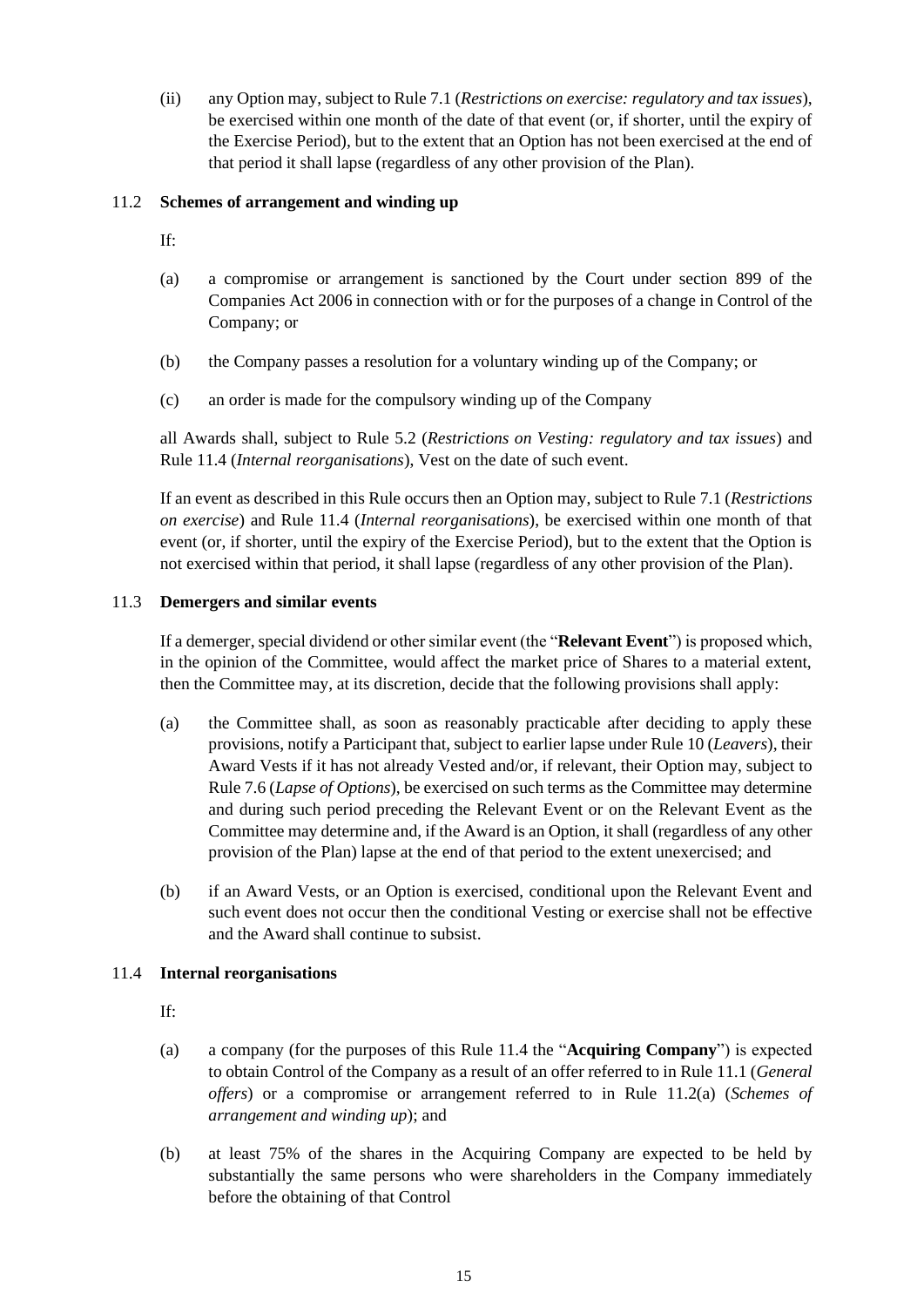then the Committee, with the consent of the Acquiring Company, may decide that an Award shall not Vest under Rule 11.1 or Rule 11.2 but shall be automatically surrendered in consideration for the grant of a new award which the Committee determines is equivalent to the Award it replaces except that it will be over shares in the Acquiring Company or some other company.

The Rules will apply to any new award granted under this Rule 11.4 as if references to Shares were references to shares over which the new award is granted and references to the Company were references to the company whose shares are subject to the new award.

#### 12. **ADJUSTMENT OF AWARDS**

#### 12.1 **General rule**

In the event of:

- (a) a variation of the share capital of the Company; or
- (b) a demerger, special dividend or other similar event which affects the market price of Shares to a material extent,

the Committee may make such adjustments as it considers appropriate under Rule 12.2 (*[Method](#page-15-0)  [of adjustment](#page-15-0)*).

#### <span id="page-15-0"></span>12.2 **Method of adjustment**

An adjustment made under this Rule shall be made to one or more of:

- (a) the number of Shares comprised in an Award;
- (b) subject to Rule 12.3 (*[Adjustment below nominal value](#page-15-1)*), the Option Price; and
- (c) where any Award has Vested or Option has been exercised but no Shares have been transferred or allotted after such Vesting or exercise, the number of Shares which may be so transferred or allotted and (if relevant) the price at which they may be acquired.

#### <span id="page-15-1"></span>12.3 **Adjustment below nominal value**

An adjustment under Rule 12.2 (*[Method of adjustment](#page-15-0)*) may reduce the price at which Shares may be subscribed for on the exercise of an Option to less than their nominal value, but only if and to the extent that the Board is authorised:

- (a) to capitalise from the reserves of the Company a sum equal to the amount by which the nominal value of the Shares in respect of which the Option is exercised and which are to be allotted after such exercise exceeds the price at which the Shares may be subscribed for; and
- (b) to apply that sum in paying up that amount on those Shares,

so that on exercise of any Option in respect of which such a reduction has been made the Board shall capitalise that sum (if any) and apply it in paying up that amount.

# 13. **MALUS & CLAWBACK**

#### 13.1 **Applicability of Malus & Clawback**

This Rule 13 shall apply to all Awards regardless of any other provisions of this Plan.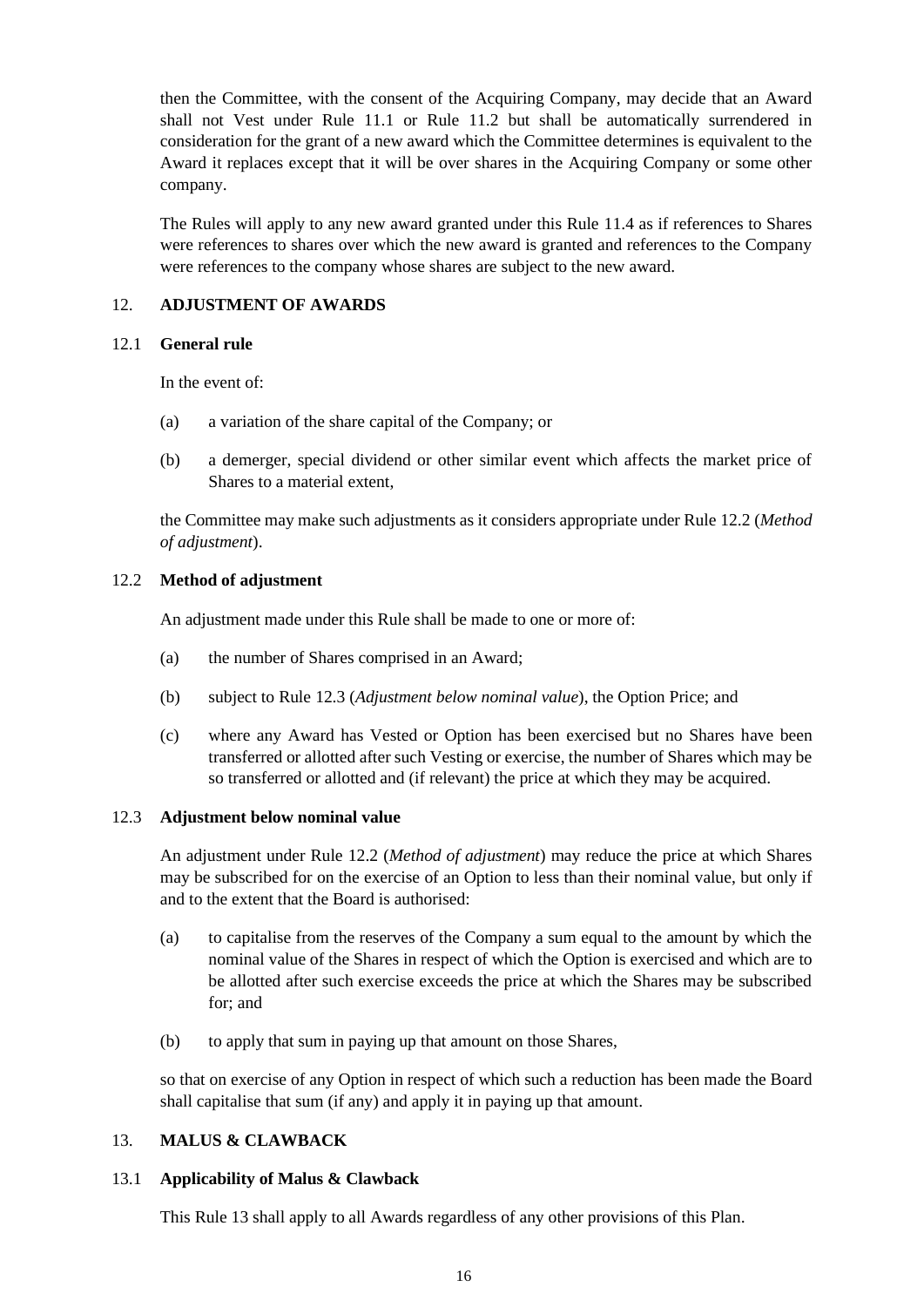#### 13.2 **Events that lead to Malus & Clawback**

The Committee may decide at any time prior to the third anniversary of the Date of Grant (the "**Discovery Period**") that the individual to whom the Award was granted (the "**Relevant Individual**") shall be subject to Malus & Clawback if:

- (a) the Committee forms the view that the Company materially misstated its financial results for whatever reason and that misstatement resulted, either directly or indirectly, in that Award Vesting to a greater degree (or being granted over more Shares) than would otherwise have been the case;
- <span id="page-16-0"></span>(b) the Committee forms the view that any calculation in connection with the Award or any assessment of any Bonus metric and/or any other condition imposed on the Award was based on an error, or on inaccurate or misleading information or assumptions and that such error, information or assumptions resulted, either directly or indirectly, in that Award Vesting to a greater degree (or being granted over more Shares) than would otherwise have been the case;
- (c) it is determined that the Relevant Individual committed serious misconduct on or prior to the date of Vesting of the Award (and/or on or prior to its exercise if it is an Option) that could have warranted their dismissal from employment and consequently could have resulted in the Award lapsing in part or in full;
- (d) the Company has suffered corporate failure which has resulted in the appointment of a liquidator or administrator; or
- (e) the Company or the relevant business unit for which the Participant works has suffered serious reputational damage which, in the determination of the Remuneration Committee, is at least partly due to a failure in the management of the Company or relevant business unit.

#### 13.3 **Amount to be subject to Malus & Clawback**

The Committee shall determine the amount to be subject to Malus & Clawback which:

- (a) where Rule 13.2(a) and/or [\(b\)](#page-16-0) applies, shall be all or part of the additional value which the Committee considers has Vested to and/or was otherwise received by the Relevant Individual in the circumstances referred to in those Rules; and
- (b) where any of Rule 13.2(c)-(e) applies, shall be all or part of such value which the Committee determines would have not Vested and/or would have not otherwise been received had the Award lapsed in full in connection with the relevant event, or had the relevant event been known when the Award was granted.

Any determinations under this Rule 13.3 shall be on such basis as the Committee reasonably decides.

#### 13.4 **Satisfaction of the Malus & Clawback**

In order to satisfy the Malus & Clawback, the Committee may:

(a) reduce (including reducing to zero) any of the following elements of the remuneration of the Relevant Individual: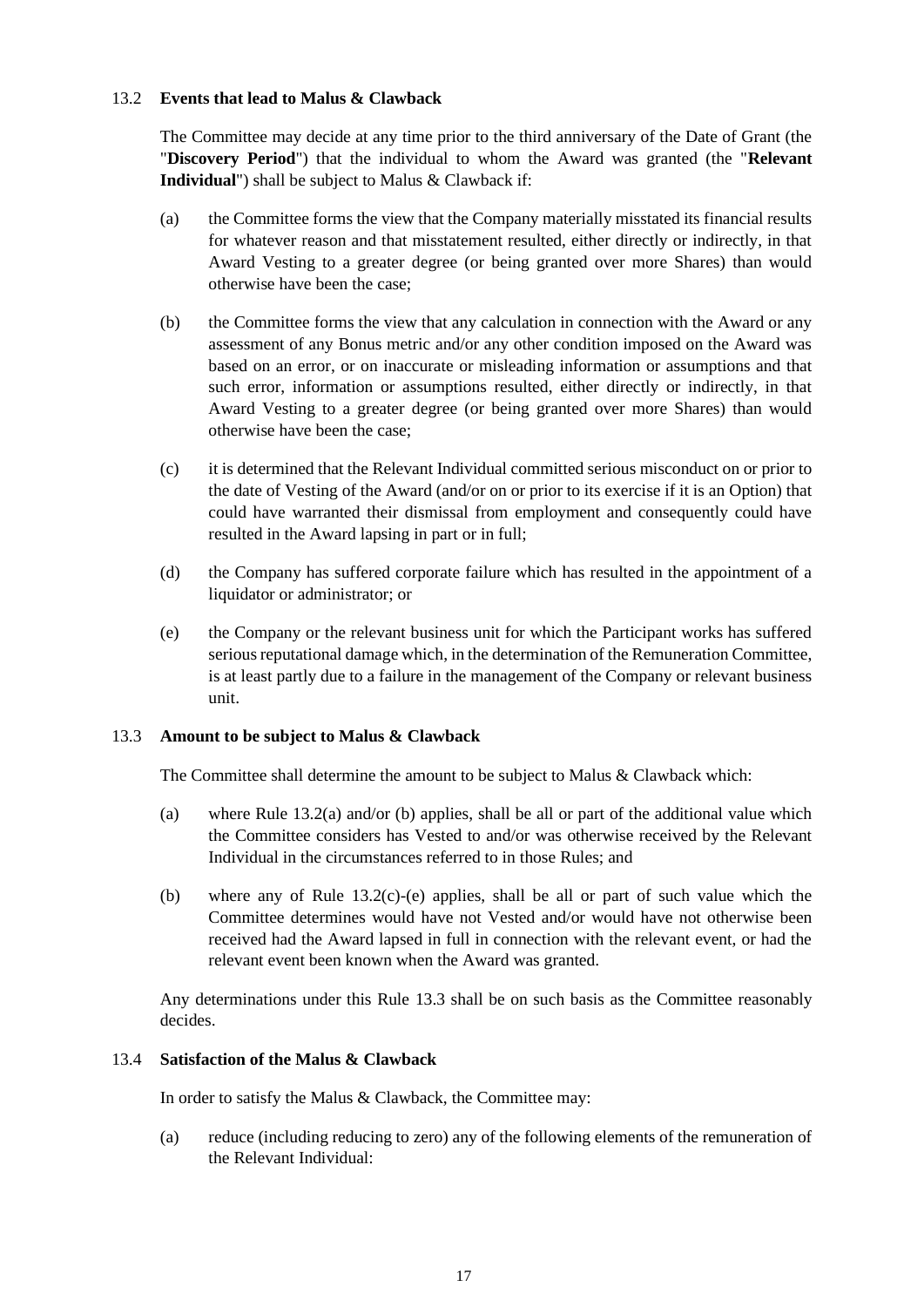- (i) the amount of any future bonus which would, but for the operation of the Malus  $\&$ Clawback, be payable to them under any bonus plan operated by any Group Member; and/or
- (ii) the number of Shares subject to any subsisting award (either unvested or vested but unexercised, as relevant) held by them under any deferred bonus plan operated by any Group Member; and/or
- (iii) the number of Shares subject to any subsisting Award and/or other award (either unvested or vested but unexercised, as relevant) held by them under the Plan or any other employees' share plan or share award arrangement notwithstanding the extent to which any performance condition and/or any other condition imposed on the relevant award has been satisfied; and/or
- (b) require the Relevant Individual to pay to such Group Member as the Committee may direct, and on such terms as the Committee may direct (including, but without limitation to, on terms that the relevant amount is to be deducted or withheld from the Relevant Individual's salary or from any other payment to be made to them by any Group Member), such amount as is required for the Malus & Clawback to be satisfied in full.

Any reduction made pursuant to Rule 13.4(a) shall be made at such time or times as the Committee determines appropriate and, in the case of unvested awards, shall be at the time they would otherwise ordinarily vest unless the Committee decides otherwise.

#### 13.9 **Reduction in Awards to give effect to malus & clawback provisions in other plans**

The Committee may decide at any time to reduce the number of Shares subject to an Award (including reducing to zero) to give effect to malus and/or clawback provisions of any form and/or name contained in any incentive plan or bonus plan operated by any Group Member. The reduction shall be in accordance with the terms of the relevant provisions or, in the absence of any such term, on such basis as the Committee, acting fairly and reasonably, decides is appropriate.

#### 14. **ALTERATIONS**

#### 14.1 **General rule on alterations**

Except as described in Rule 14.2 (*Shareholder approval*) and 14.4 (*Alterations to disadvantage of Participants*), the Committee may at any time alter the Plan or the terms of any Award.

#### 14.2 **Shareholder approval**

Except as described in Rule 14.3 (*Exceptions to shareholder approval*), no alteration to the advantage of an individual to whom an Award has been or may be granted shall be made under Rule 14.1 (*General rule on alterations*) to the provisions concerning:

- (a) eligibility;
- (b) the individual limits on participation;
- (c) the overall limits on the issue of Shares or the transfer of treasury Shares;
- (d) the basis for determining a Participant's entitlement to, and the terms of, Shares or cash provided under the Plan;
- (e) the adjustments that may be made in the event of any variation of capital; and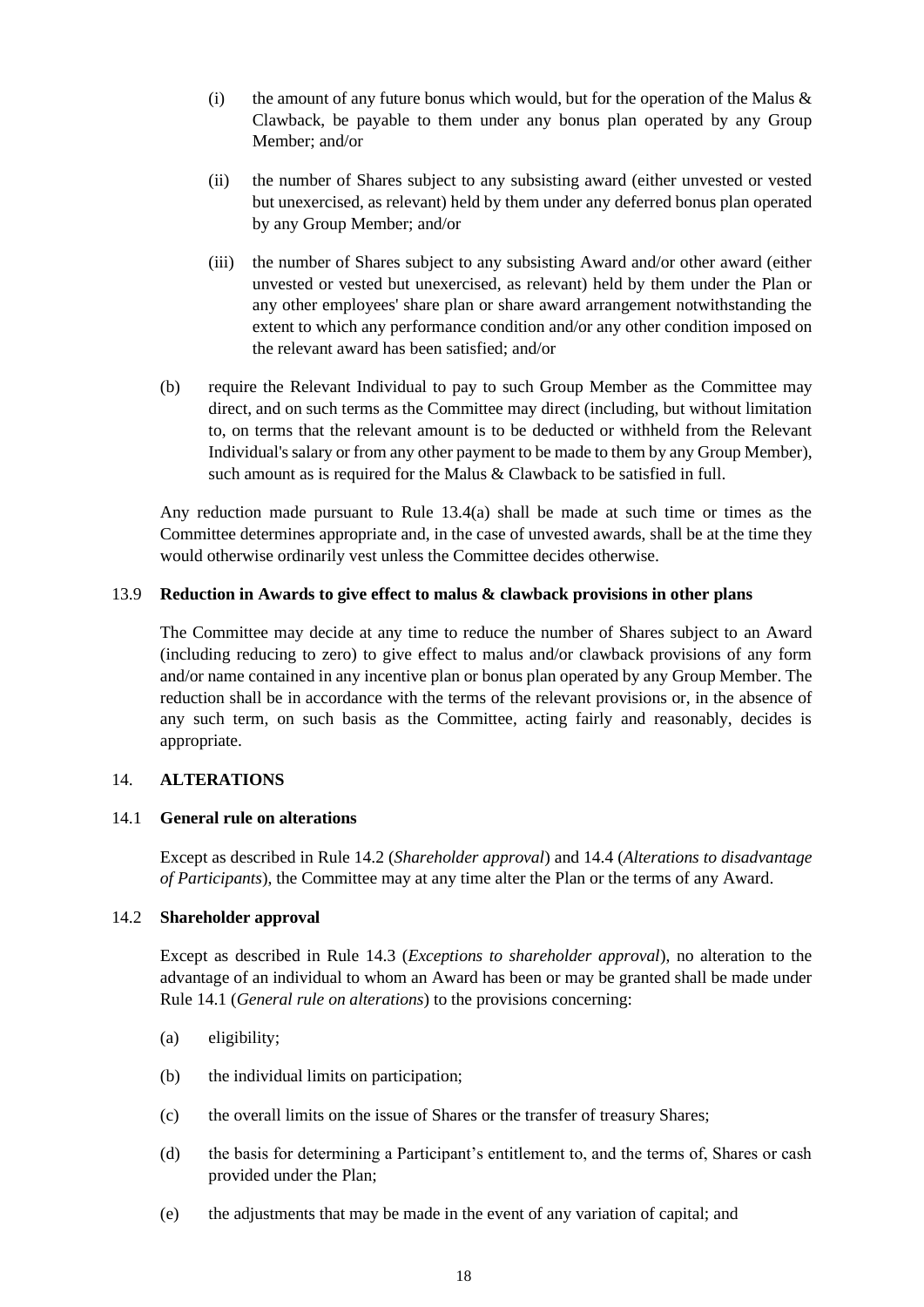#### (f) the terms of this Rule 14.2,

without the prior approval by ordinary resolution of the members of the Company in general meeting.

#### 14.3 **Exceptions to shareholder approval**

Rule 14.2 (*Shareholder approval*) shall not apply to any minor alteration to benefit the administration of the Plan, to take account of a change in legislation or to obtain or maintain favourable tax, exchange control or regulatory treatment for Participants or any Group Member.

# 14.4 **Alterations to disadvantage of Participants**

No alteration to the material disadvantage of Participants shall be made under Rule 14.1 (*General rule on alterations*) unless:

- (a) the Board shall have invited every relevant Participant to indicate whether or not they approve the alteration; and
- (b) the alteration is approved by a majority of those Participants who have given such an indication.

#### 15. **MISCELLANEOUS**

#### 15.1 **Employment**

The rights and obligations of any individual under the terms of their office or employment with any Group Member shall not be affected by their participation in the Plan or any right which they may have to participate in it. An individual who participates in the Plan waives any and all rights to compensation or damages in consequence of the termination of their office or employment for any reason whatsoever insofar as those rights arise or may arise from them ceasing to have rights under an Award as a result of such termination. Participation in the Plan shall not confer a right to continued employment upon any individual who participates in it. The grant of any Award does not imply that any further Award will be granted nor that a Participant has any right to receive any further Award.

# 15.2 **Disputes**

In the event of any dispute or disagreement as to the interpretation of the Plan, or as to any question or right arising from or relating to the Plan, the decision of the Committee shall be final and binding upon all persons.

#### 15.3 **Exercise of powers and discretion**

The exercise of any power or discretion by the Committee shall not be open to question by any person and a Participant or former Participant shall have no rights in relation to the exercise of or omission to exercise any such power or discretion.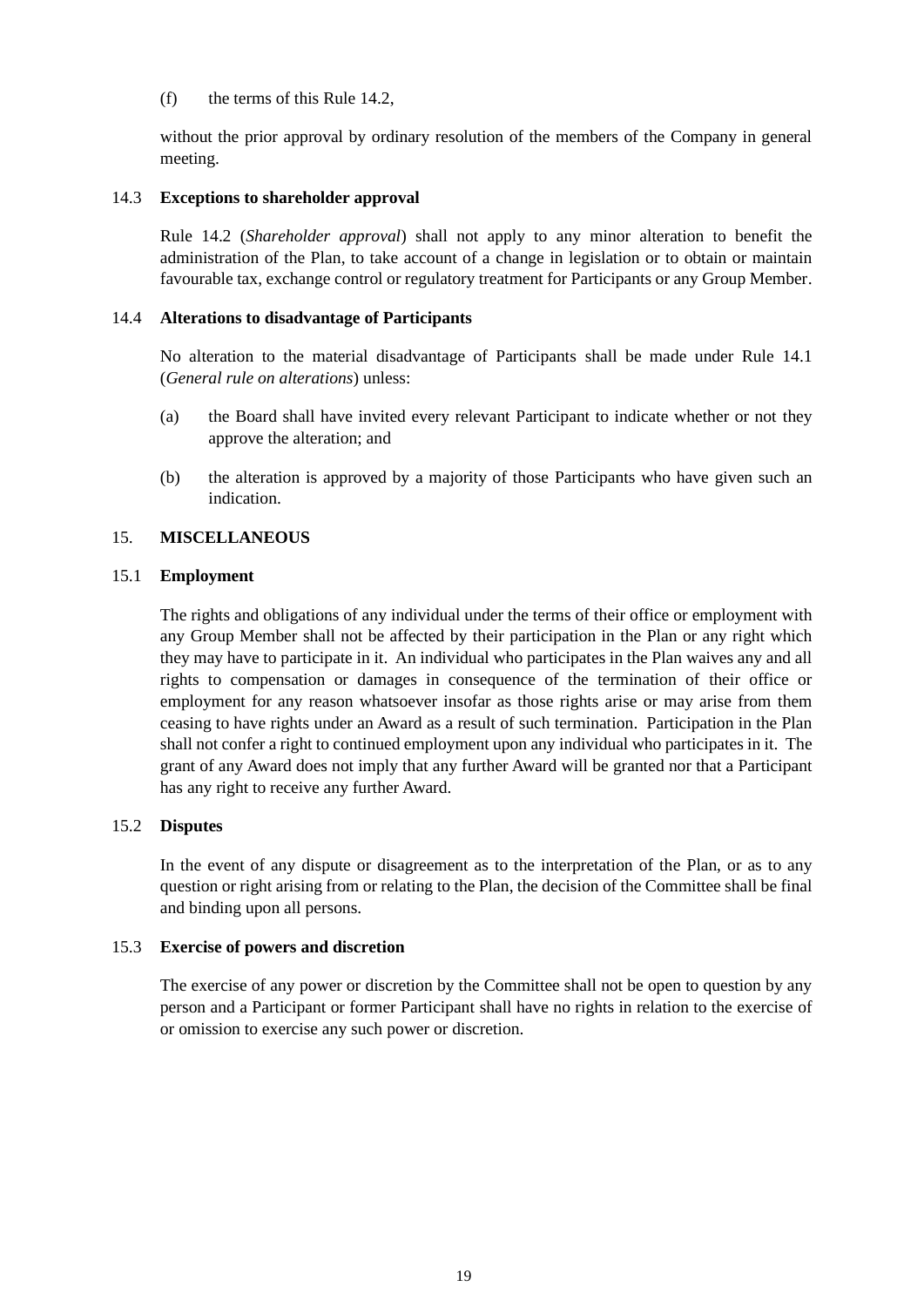#### 15.4 **Share rights**

All Shares allotted under the Plan shall rank equally in all respects with Shares then in issue except for any rights attaching to them by reference to a record date before the date of the allotment.

Where Vested Shares are transferred, Participants shall be entitled to all rights attaching to those Shares by reference to a record date on or after the date of such transfer.

#### 15.5 **Notices**

Any notice or other communication under or in connection with the Plan may be given:

- (a) by personal delivery or by sending the same by post, in the case of a company to its registered office, and in the case of an individual to their last known address, or, where a director or employee of a Group Member, either to their last known address or to the address of the place of business at which the employee performs the whole or substantially the whole of the duties of their office or employment;
- (b) in an electronic communication to their usual business address or such other address for the time being notified for that purpose to the person giving the notice; or
- (c) by such other method as the Board determines.

#### 15.6 **Third parties**

No third party has any rights under the Contracts (Rights of Third Parties) Act 1999 to enforce any term of the Plan.

#### 15.7 **Benefits not pensionable**

Benefits provided under the Plan shall not be pensionable.

#### 15.8 **Data Protection**

Personal data relating to Participants and any individuals who may be eligible to participate in the Plan may be collected, processed and transferred for any purpose relating to the operation of the Plan in compliance with any Applicable Laws and any data privacy notice and/or policies of any Group Member in force from time to time.

#### 15.9 **International Plans**

The Committee or the Board, as relevant, may at any time by resolution and without seeking further shareholder approval establish further plans or sub-plans (outside the Plan) for overseas territories, governed by rules similar to these Rules but modified to take account of local tax, exchange control or securities laws, provided that any Shares made available under such further plans are treated as counting against the limits on individual and overall participation in the Plan.

#### 15.10 **Governing law**

The Plan and all Awards shall be governed by and construed in accordance with the laws of England and Wales and the Courts of England and Wales have exclusive jurisdiction to hear any dispute (including non-contractual disputes or claims) arising out of or in connection with it or its subject matter or formation.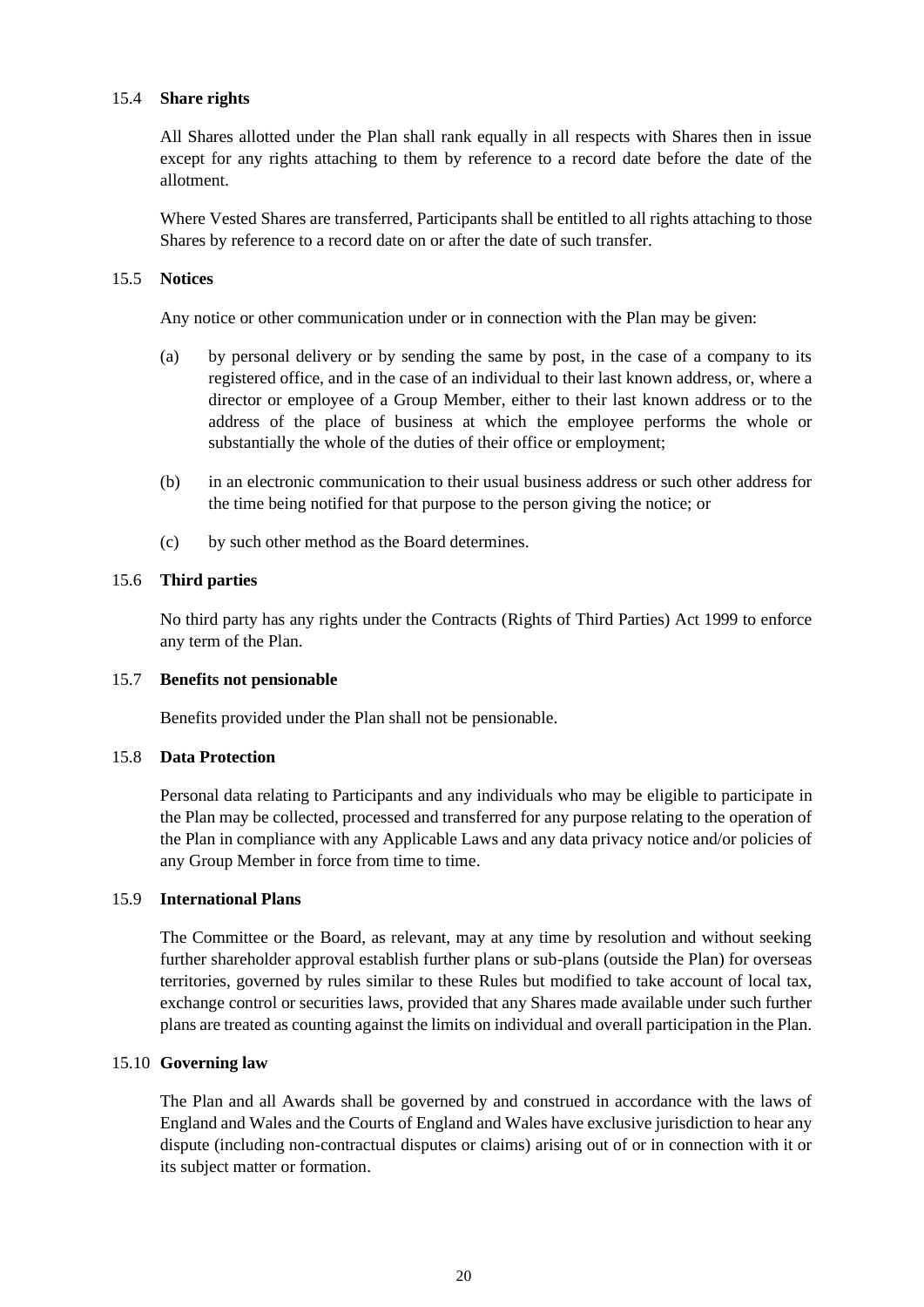# **APPENDIX I**

#### **CASH CONDITIONAL AWARDS**

The Rules of the Plan shall apply to a right (a "**Cash Conditional Award**") to a receive a cash sum granted under this Appendix I as if it was a Conditional Award, except as modified by the terms set out in this Appendix I. Where there is any conflict between the Rules and this Appendix I, the terms of this Appendix I shall prevail.

- 1. The Committee may grant or procure the grant of a Cash Conditional Award.
- 2. Each Cash Conditional Award shall relate to a given number of notional Shares.
- 3. On the Vesting of the Cash Conditional Award the holder of that Cash Conditional Award shall be entitled to a cash sum which shall be equal to the "**Cash Value**" of the notional Vested Shares, where the Cash Value of a notional Share is the market value of a Share on the date of Vesting of the Cash Conditional Award. For the purposes of this Appendix I, the market value of a Share on any day shall be determined in accordance with Rule 8.3 (*Cash Alternative)*.
- 4. Rule 8.5 (*Deductions*) shall apply to any sum payable under paragraph 3 above.
- 5. For the avoidance of doubt, a Cash Conditional Award shall not confer any right on its holder to receive Shares or any interest in Shares.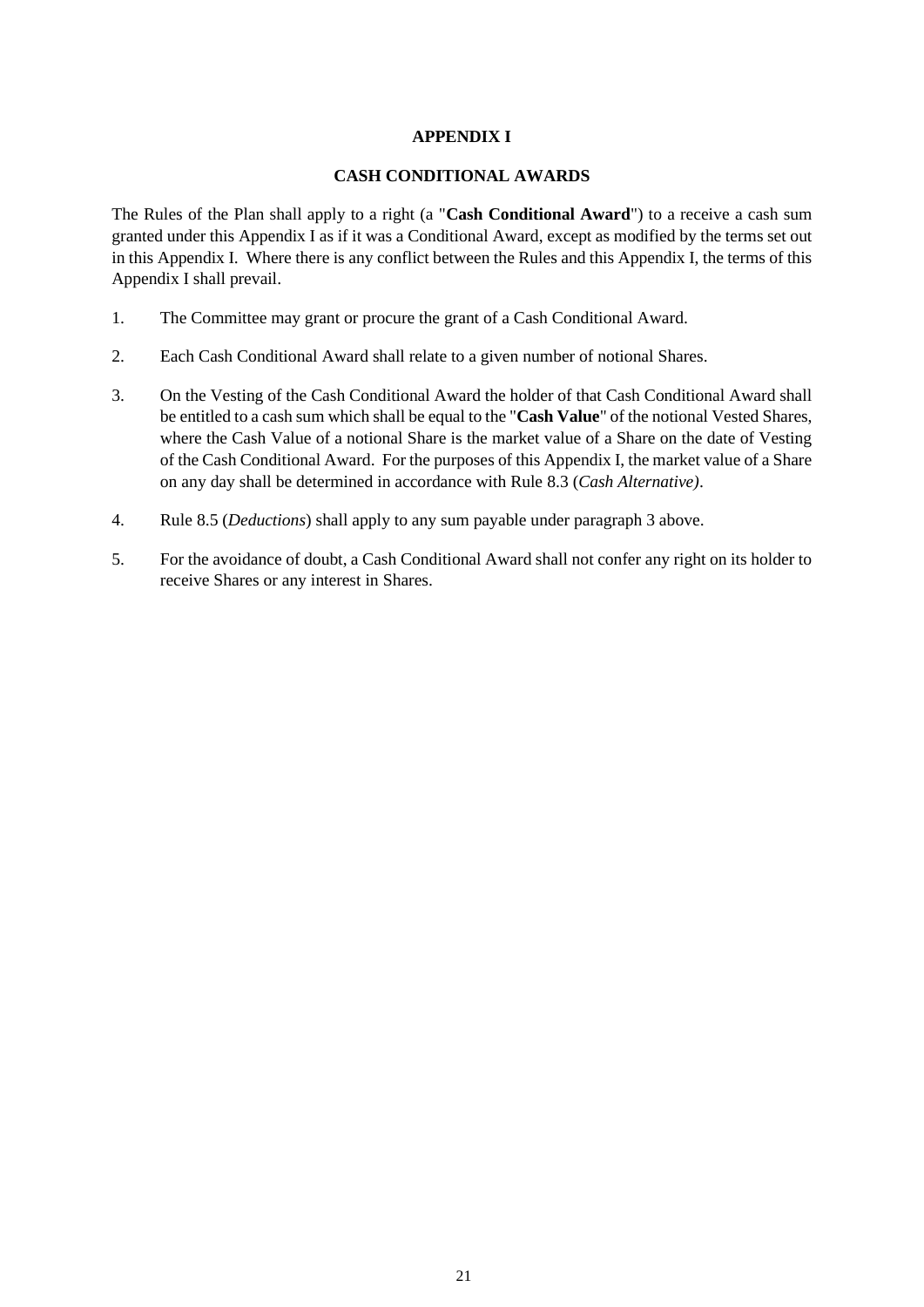# **APPENDIX II**

# **AWARDS GRANTED TO US TAXPAYERS**

# **PART A – APPLICABLE TO ALL US AWARDS**

The Rules of the Plan shall apply to Awards granted in the form of a conditional right to receive Shares (or a cash equivalent) to Participants who are, on the Grant Date, citizens of the United States of America (the "**US**") or are subject to income taxation in the US (each such Award, a "**US Award**"), except as modified by the terms set out in this Appendix II. Where there is any conflict between the Rules and this Appendix II, the terms of this Appendix II shall prevail.

- 1. Rule 11.1(d) shall not apply to US Awards.
- 2. In respect of any US Award, it is intended that the good leaver provisions of Rule 11.1 (as modified under paragraph 1 above) be interpreted and applied to constitute a "substantial risk of forfeiture" for purposes of section 409A of the Internal Revenue Code of 1986, as amended ("**Section 409A**"), and the Rules (including those set out in this Appendix II) shall be interpreted in accordance with Section 409A and guidance issued thereunder such that the "short-term deferral" exception to Section 409A may be available with respect to a US Award.
- 3. It is intended that the "substantial risk of forfeiture" shall lapse, if at all, and a US Award shall Vest on earlier of:
	- (a) the Normal Vesting Date, provided that the Participant remains continuously employed by a Group Member until such date; or
	- (b) the date on which an event under Rule 12 (*Takeovers and other corporate events*) occurs if that event causes any US Award to Vest;

provided, however, that in the case of a good leaver whose Cessation occurs before the Normal Vesting Date (as determined in accordance with Rule 11.1 as modified under paragraph 1 above), the substantial risk of forfeiture shall lapse, if at all, and the US Award shall Vest, upon the earliest of (i) the expiry of any period over which any additional condition is to be measured (to the extent that the Committee has determined that it has has been wholly or partly satisfied), (ii) the date that the Committee determines that the US Award shall Vest in whole or it part, and (iii) the date on which an event under Rule 12 (*Takeovers and other corporate events*) occurs if that event causes any US Award to Vest.

For the purposes of this Appendix, the relevant date of Vesting determined above shall be the "**s409A Vesting Date**".

- 4. A US Award shall be settled in Shares (or in cash pursuant to Rule 8 (*Cash Alternative*)) no later than the later to occur of:
	- (c) the 15th day of the third calendar month following the calendar year which includes the s409A Vesting Date; and
	- (d) the 15th day of the third calendar month following the fiscal year of the Participating Company in which the Participant is employed by any Group Member and which includes the s409A Vesting Date.
- 5. Any Dividend Equivalent shall be paid (in cash or in Shares) at the same time that the underlying US Award is settled in Shares or paid in cash.